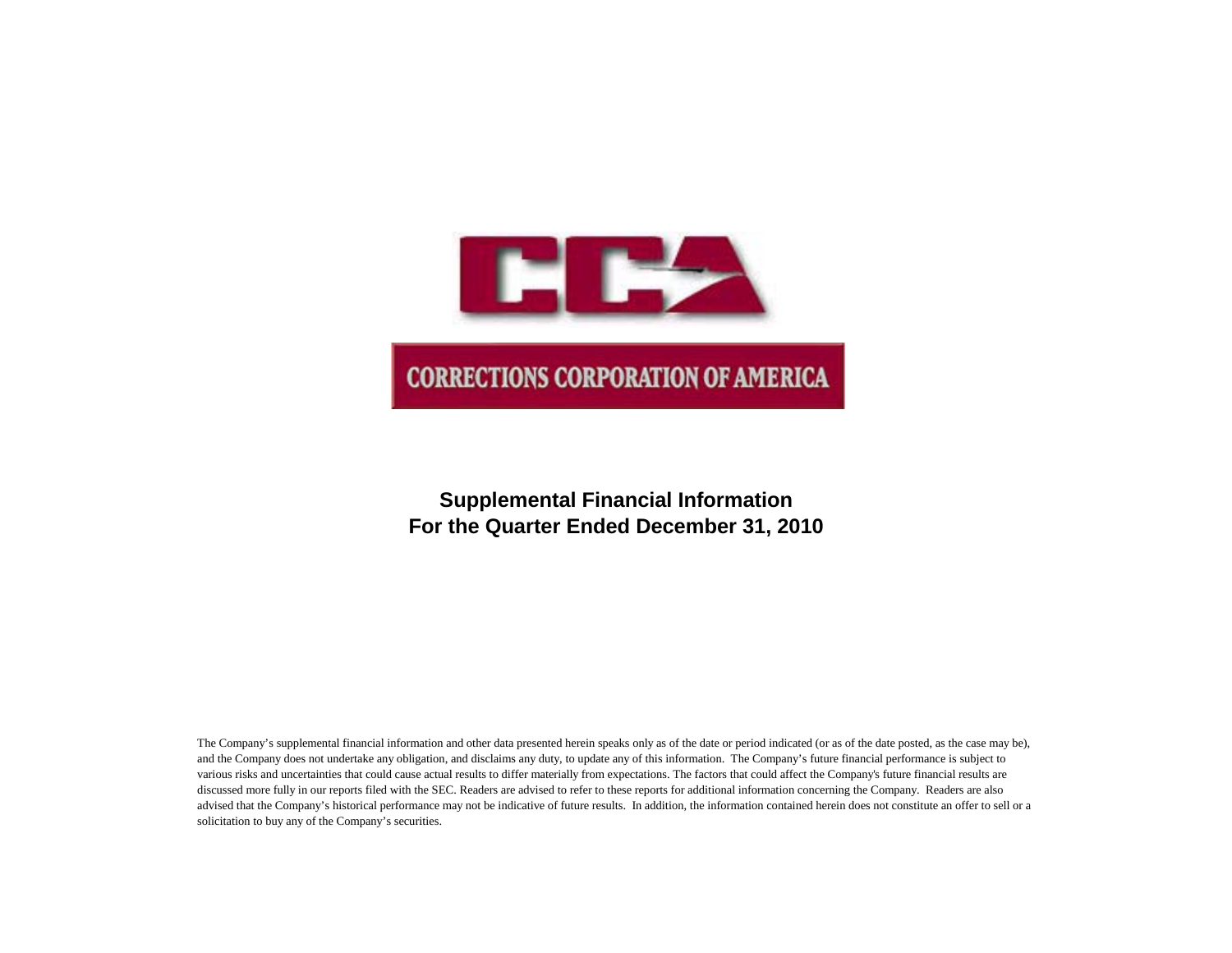# **CORRECTIONS CORPORATION OF AMERICA**

**Supplemental Financial Information For the Quarter Ended December 31, 2010**

# **TABLE OF CONTENTS**

| Consolidated Balance Sheets 1                                                                                                                                                                                                        |  |
|--------------------------------------------------------------------------------------------------------------------------------------------------------------------------------------------------------------------------------------|--|
| Consolidated Statements of Operations <b>Consolidated Statements</b> of Operations 2                                                                                                                                                 |  |
| Reconciliation of Basic to Diluted Earnings Per Share <b>Constanting Strate</b> 3                                                                                                                                                    |  |
| Calculation of Adjusted Diluted Earnings Per Share <b>Calculation</b> 4                                                                                                                                                              |  |
| Selected Financial Information <b>Constanting Constanting Constanting Constanting Constanting Constanting Constanting Constanting Constanting Constanting Constanting Constanting Constanting Constanting Constanting Constantin</b> |  |
| Analysis of Outstanding Debt 8                                                                                                                                                                                                       |  |
| Selected Operating Ratios 300 million of the Selected Operating Ratios 300 million of the Selected Operating Ratios                                                                                                                  |  |
|                                                                                                                                                                                                                                      |  |
| Diversification of Revenue 16                                                                                                                                                                                                        |  |
| Research Coverage / Credit Ratings 27                                                                                                                                                                                                |  |

Damon T. Hininger, President and Chief Executive Officer Todd J Mullenger, Chief Financial Officer 10 Burton Hills Boulevard Nashville, TN 37215 Tel.: (615) 263-3000 Fax: (615) 263-3010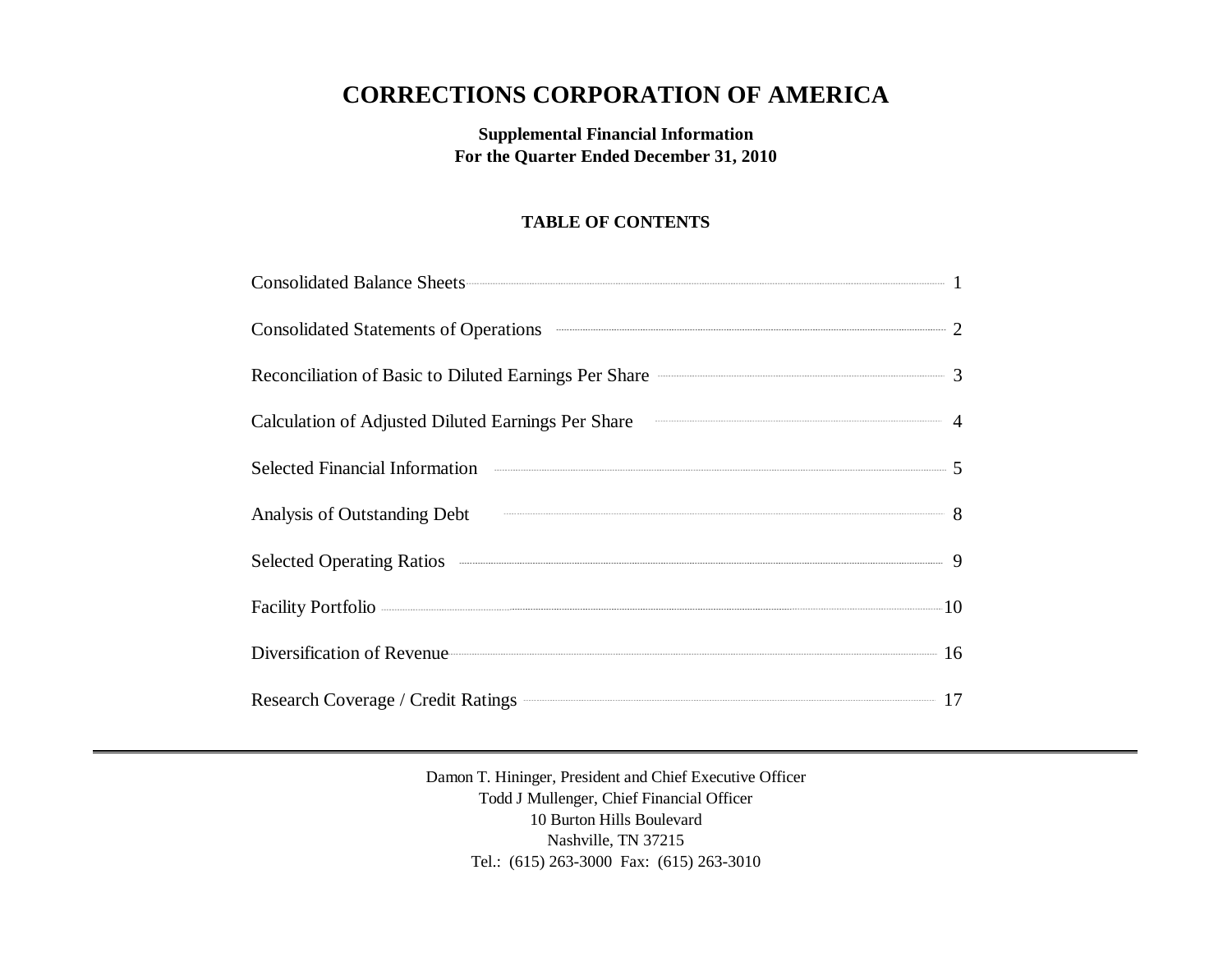## **CONSOLIDATED BALANCE SHEETS**

| <b>ASSETS</b>                               | December 31,<br>2010 |              | September 30,<br>2010 |              | <b>June 30,</b><br>2010 |               | March 31,<br>2010 |              | December 31,<br>2009 |
|---------------------------------------------|----------------------|--------------|-----------------------|--------------|-------------------------|---------------|-------------------|--------------|----------------------|
| Cash and cash equivalents                   | \$<br>25,509         | $\mathbb{S}$ | 34,439                | $\mathbb{S}$ | 22,740                  | $\mathcal{S}$ | 47,166            | $\mathbb{S}$ | 45,908               |
| Accounts receivable, net of allowance       | 307,126              |              | 348,013               |              | 265,499                 |               | 249,586           |              | 241,208              |
| Deferred tax assets                         | 14,132               |              | 11,275                |              | 9,472                   |               | 10,867            |              | 11,842               |
| Prepaid expenses and other current assets   | 31,526               |              | 28,330                |              | 26,396                  |               | 15,566            |              | 26,297               |
| Total current assets                        | 378,293              |              | 422,057               |              | 324,107                 |               | 323,185           |              | 325,255              |
| Property and equipment, net                 | 2,549,295            |              | 2,539,880             |              | 2,548,883               |               | 2,535,559         |              | 2,520,503            |
| Restricted cash                             | 6,756                |              | 6,754                 |              | 6,750                   |               | 6,749             |              | 6,747                |
| Investment in direct financing lease        | 10,798               |              | 11,161                |              | 11,512                  |               | 11,854            |              | 12,185               |
| Goodwill                                    | 11,988               |              | 11,988                |              | 11,988                  |               | 13,672            |              | 13,672               |
| Other assets                                | 26,098               |              | 26,424                |              | 26,442                  |               | 26,380            |              | 27,381               |
| <b>Total</b> assets                         | 2,983,228            | \$           | 3,018,264             | -S           | 2,929,682               | \$            | 2,917,399         |              | 2,905,743            |
| <b>LIABILITIES AND STOCKHOLDERS' EQUITY</b> |                      |              |                       |              |                         |               |                   |              |                      |
| Accounts payable and accrued expenses       | \$<br>205,379        | $\mathbb{S}$ | 201,937               | \$           | 181,262                 | \$            | 190,324           | \$           | 194,102              |
| Income taxes payable                        | 476                  |              | 473                   |              | 471                     |               | 6,387             |              | 481                  |
| Total current liabilities                   | 205,855              |              | 202,410               |              | 181,733                 |               | 196,711           |              | 194,583              |
| Long-term debt                              | 1,156,568            |              | 1,236,234             |              | 1,186,571               |               | 1,149,416         |              | 1,149,099            |
| Deferred tax liabilities                    | 118,245              |              | 108,497               |              | 95,268                  |               | 90,945            |              | 88,260               |
| Other liabilities                           | 31,689               |              | 31,957                |              | 32,175                  |               | 32,438            |              | 31,255               |
| <b>Total liabilities</b>                    | 1,512,357            |              | 1,579,098             |              | 1,495,747               |               | 1,469,510         |              | 1,463,197            |
| Commitments and contingencies               |                      |              |                       |              |                         |               |                   |              |                      |
| Common stock - \$0.01 par value             | 1,098                |              | 1,101                 |              | 1,121                   |               | 1,147             |              | 1,160                |
| Additional paid-in capital                  | 1,354,691            |              | 1,366,688             |              | 1,403,401               |               | 1,453,947         |              | 1,483,497            |
| Retained earnings (deficit)                 | 115,082              |              | 71,377                |              | 29,413                  |               | (7,205)           |              | (42, 111)            |
| Total stockholders' equity                  | 1,470,871            |              | 1,439,166             |              | 1,433,935               |               | 1,447,889         |              | 1,442,546            |
| Total liabilities and stockholders' equity  | \$<br>2,983,228      | \$           | 3,018,264             | \$           | 2,929,682               | \$            | 2,917,399         | \$           | 2,905,743            |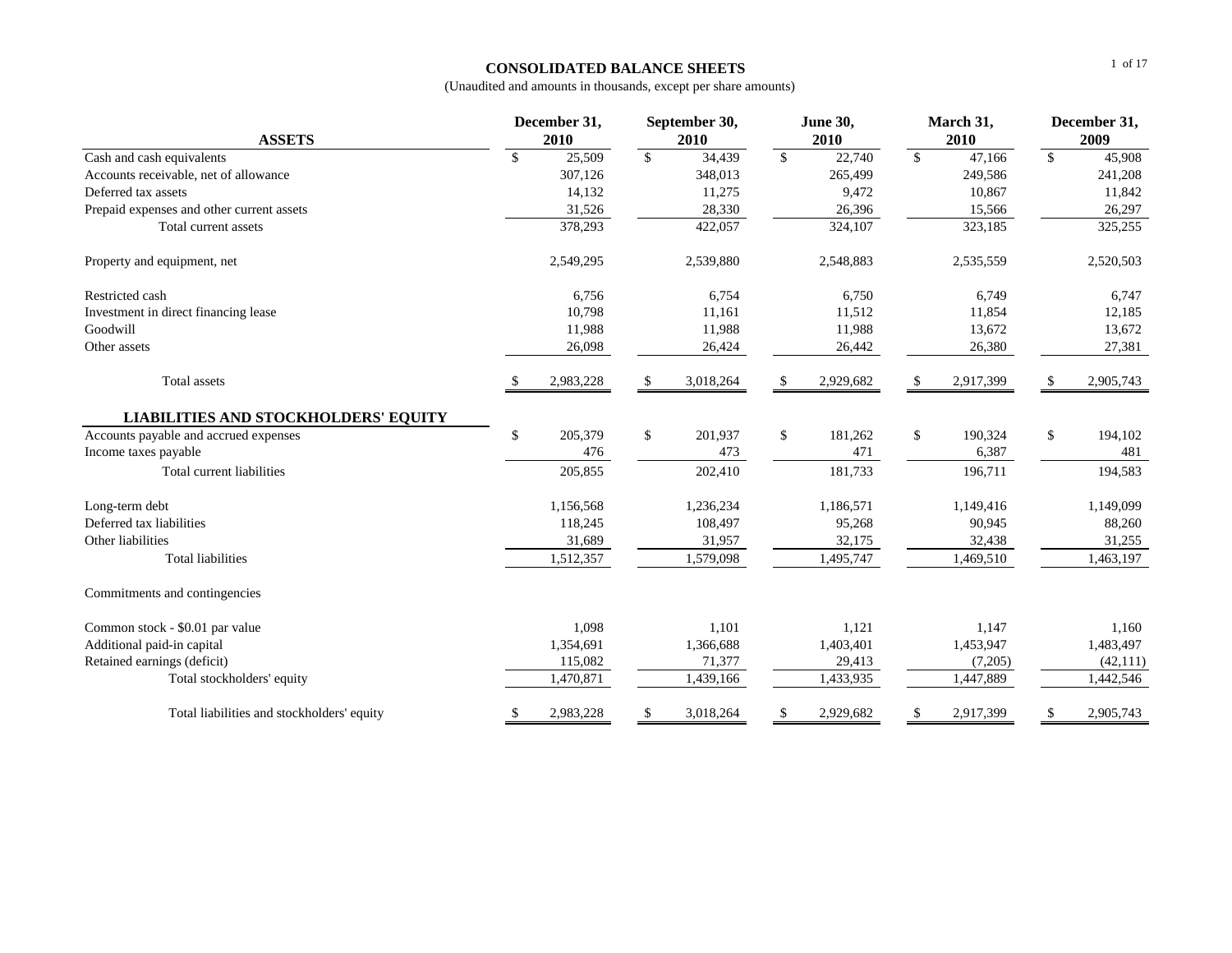#### **CONSOLIDATED STATEMENTS OF OPERATIONS**

|                                                          | <b>For the Three Months Ended</b> | December 31, |          | For the Twelve Months Ended<br>December 31, |    |           |
|----------------------------------------------------------|-----------------------------------|--------------|----------|---------------------------------------------|----|-----------|
|                                                          | 2010                              |              | 2009     | 2010                                        |    | 2009      |
| <b>REVENUE:</b>                                          |                                   |              |          |                                             |    |           |
| Management:                                              |                                   |              |          |                                             |    |           |
| Federal                                                  | \$<br>181,845                     | \$           | 170,660  | \$<br>717,800                               | \$ | 656,230   |
| <b>State</b>                                             | 220,652                           |              | 215,436  | 838,526                                     |    | 849,322   |
| Local                                                    | 15,087                            |              | 15,467   | 58,537                                      |    | 57,924    |
| Other                                                    | 13,235                            |              | 14,197   | 53,416                                      |    | 58,799    |
| Total management revenue                                 | 430,819                           |              | 415,760  | 1,668,279                                   |    | 1,622,275 |
| Transportation                                           | 800                               |              | 853      | 4,036                                       |    | 3,970     |
| Rental                                                   | 550                               |              | 681      | 2,557                                       |    | 2,165     |
| Other                                                    | 31                                |              | 192      | 159                                         |    | 483       |
|                                                          | 432,200                           |              | 417,486  | 1,675,031                                   |    | 1,628,893 |
| <b>EXPENSES:</b>                                         |                                   |              |          |                                             |    |           |
| Operating:                                               |                                   |              |          |                                             |    |           |
| Facility fixed                                           | 221,503                           |              | 214,369  | 873,335                                     |    | 846,385   |
| Facility variable                                        | 69,946                            |              | 69,483   | 274,686                                     |    | 274,640   |
| Transportation                                           | 4,193                             |              | 2,749    | 14,888                                      |    | 11,987    |
| Other                                                    | 69                                |              | 53       | 862                                         |    | 2,043     |
| Total operating expenses                                 | 295,711                           |              | 286,654  | 1,163,771                                   |    | 1,135,055 |
| General and administrative                               | 22,061                            |              | 21,522   | 84,148                                      |    | 86,537    |
| Depreciation and amortization                            | 27,336                            |              | 25,442   | 104,051                                     |    | 99,939    |
|                                                          | 345,108                           |              | 333,618  | 1,351,970                                   |    | 1,321,531 |
| <b>OPERATING INCOME</b>                                  | 87,092                            |              | 83,868   | 323,061                                     |    | 307,362   |
| <b>OTHER EXPENSE:</b>                                    |                                   |              |          |                                             |    |           |
| Interest expense, net                                    | 18,628                            |              | 17,845   | 71,127                                      |    | 72,780    |
| Expenses associated with debt refinancing transactions   |                                   |              |          |                                             |    | 3,838     |
| Other (income) expenses                                  | 115                               |              | 91       | 40                                          |    | (139)     |
|                                                          | 18,743                            |              | 17,936   | 71,167                                      |    | 76,479    |
| <b>INCOME FROM CONTINUING OPERATIONS BEFORE INCOME</b>   |                                   |              |          |                                             |    |           |
| <b>TAXES</b>                                             | 68,349                            |              | 65,932   | 251,894                                     |    | 230,883   |
| Income tax expense                                       | (24, 644)                         |              | (24,002) | (94, 297)                                   |    | (79, 541) |
| INCOME FROM CONTINUING OPERATIONS                        | 43,705                            |              | 41,930   | 157,597                                     |    | 151,342   |
| Income (loss) from discontinued operations, net of taxes |                                   |              | 561      | (404)                                       |    | 3,612     |
| <b>NET INCOME</b>                                        | 43,705                            | \$           | 42,491   | \$<br>157,193                               | \$ | 154,954   |
| <b>BASIC EARNINGS PER SHARE</b>                          | 0.40                              |              | 0.37     | \$<br>1.40                                  | \$ | 1.33      |
|                                                          |                                   |              |          |                                             |    |           |
| <b>DILUTED EARNINGS PER SHARE</b>                        | \$<br>0.39                        | \$           | 0.36     | \$<br>1.39                                  | \$ | 1.32      |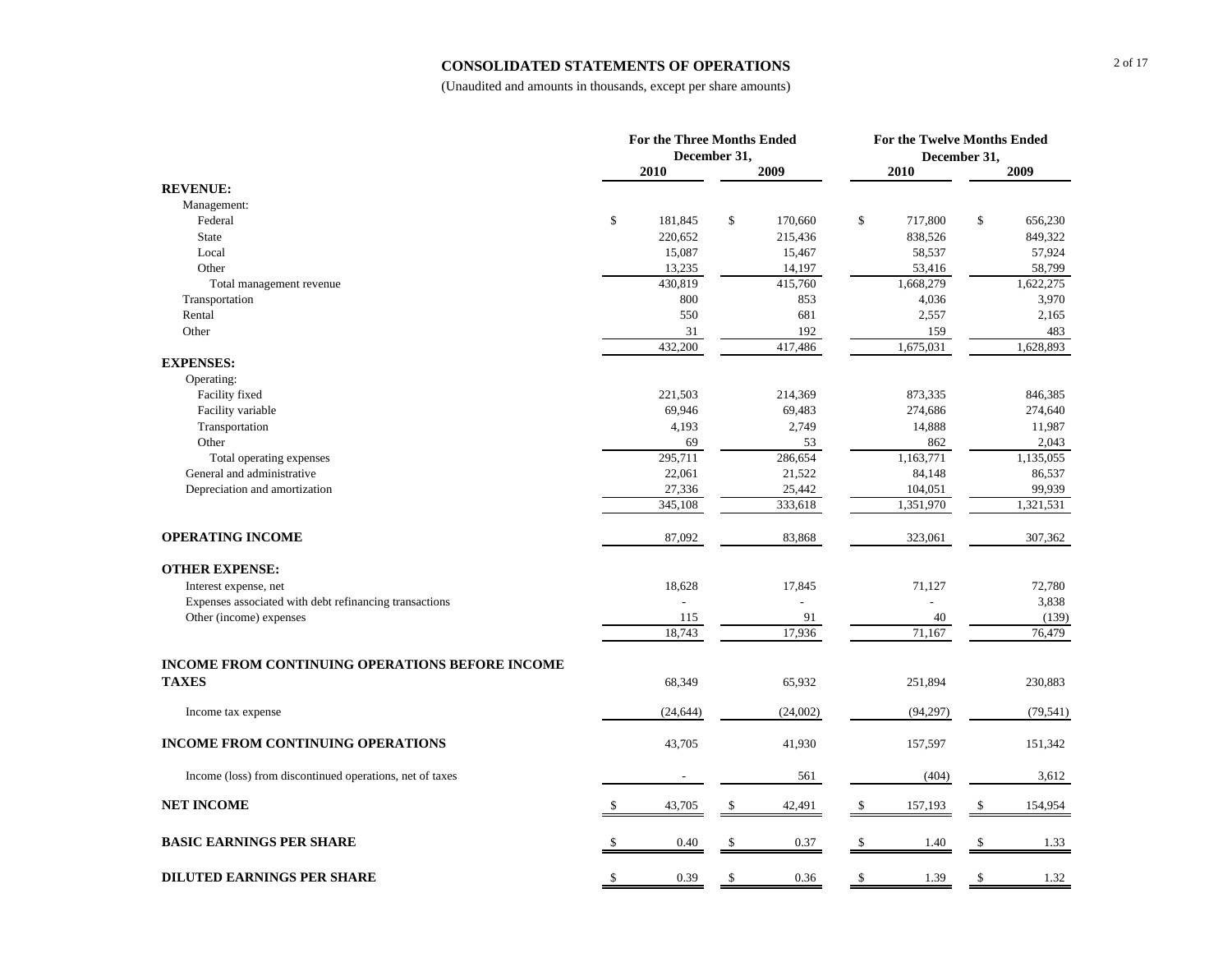## **RECONCILIATION OF BASIC TO DILUTED EARNINGS PER SHARE**

|                                                          |                                                                                                                                                                                                                                                                                         | <b>For the Three Months Ended</b> |            |               | <b>For the Twelve Months Ended</b> |               |
|----------------------------------------------------------|-----------------------------------------------------------------------------------------------------------------------------------------------------------------------------------------------------------------------------------------------------------------------------------------|-----------------------------------|------------|---------------|------------------------------------|---------------|
|                                                          |                                                                                                                                                                                                                                                                                         |                                   |            |               |                                    |               |
|                                                          | December 31,<br>December 31,<br>2010<br>2009<br>2010<br>\$<br>43,705<br>\$<br>41,930<br>\$<br>157,597<br>561<br>(404)<br>43,705<br>\$<br>42,491<br>\$<br>157,193<br>\$<br>\$<br>\$<br>43,705<br>41,930<br>157,597<br>561<br>(404)<br>43,705<br>\$<br>42,491<br><sup>\$</sup><br>157,193 |                                   | 2009       |               |                                    |               |
| Basic:                                                   |                                                                                                                                                                                                                                                                                         |                                   |            |               |                                    |               |
| Income from continuing operations                        |                                                                                                                                                                                                                                                                                         |                                   |            |               |                                    | \$<br>151,342 |
| Income (loss) from discontinued operations, net of taxes |                                                                                                                                                                                                                                                                                         |                                   |            |               |                                    | 3,612         |
| Net income                                               |                                                                                                                                                                                                                                                                                         |                                   |            |               |                                    | \$<br>154,954 |
| Diluted:                                                 |                                                                                                                                                                                                                                                                                         |                                   |            |               |                                    |               |
| Income from continuing operations                        |                                                                                                                                                                                                                                                                                         |                                   |            |               |                                    | \$<br>151,342 |
| Income (loss) from discontinued operations, net of taxes |                                                                                                                                                                                                                                                                                         |                                   |            |               |                                    | 3,612         |
| Diluted net income                                       |                                                                                                                                                                                                                                                                                         |                                   |            |               |                                    | \$<br>154,954 |
| Basic:                                                   |                                                                                                                                                                                                                                                                                         |                                   |            |               |                                    |               |
| Weighted average common shares outstanding               |                                                                                                                                                                                                                                                                                         | 110,052                           | 115,691    |               | 112,413                            | 116,600       |
| Unvested restricted common stock                         |                                                                                                                                                                                                                                                                                         | (411)                             | (503)      |               | (398)                              | (512)         |
| Weighted average common shares outstanding-basic         |                                                                                                                                                                                                                                                                                         | 109,641                           | 115,188    |               | 112,015                            | 116,088       |
| Diluted:                                                 |                                                                                                                                                                                                                                                                                         |                                   |            |               |                                    |               |
| Weighted average common shares outstanding-basic         |                                                                                                                                                                                                                                                                                         | 109,641                           | 115,188    |               | 112,015                            | 116,088       |
| Effect of dilutive securities:                           |                                                                                                                                                                                                                                                                                         |                                   |            |               |                                    |               |
| Stock options                                            |                                                                                                                                                                                                                                                                                         | 755                               | 1,293      |               | 769                                | 976           |
| Restricted stock-based compensation                      |                                                                                                                                                                                                                                                                                         | 302                               | 331        |               | 193                                | 226           |
| Weighted average shares and assumed conversions-diluted  |                                                                                                                                                                                                                                                                                         | 110,698                           | 116,812    |               | 112,977                            | 117,290       |
| Basic earnings per share:                                |                                                                                                                                                                                                                                                                                         |                                   |            |               |                                    |               |
| Income from continuing operations                        | \$                                                                                                                                                                                                                                                                                      | 0.40                              | \$<br>0.36 | \$            | 1.41                               | \$<br>1.30    |
| Income (loss) from discontinued operations, net of taxes |                                                                                                                                                                                                                                                                                         |                                   | 0.01       |               | (0.01)                             | 0.03          |
| Net income                                               |                                                                                                                                                                                                                                                                                         | 0.40                              | \$<br>0.37 | $\mathbb{S}$  | 1.40                               | \$<br>1.33    |
| Diluted earnings per share:                              |                                                                                                                                                                                                                                                                                         |                                   |            |               |                                    |               |
| Income from continuing operations                        | \$                                                                                                                                                                                                                                                                                      | 0.39                              | \$<br>0.36 | \$            | 1.39                               | \$<br>1.29    |
| Income (loss) from discontinued operations, net of taxes |                                                                                                                                                                                                                                                                                         |                                   |            |               |                                    | 0.03          |
| Net income                                               | S.                                                                                                                                                                                                                                                                                      | 0.39                              | \$<br>0.36 | <sup>\$</sup> | 1.39                               | \$<br>1.32    |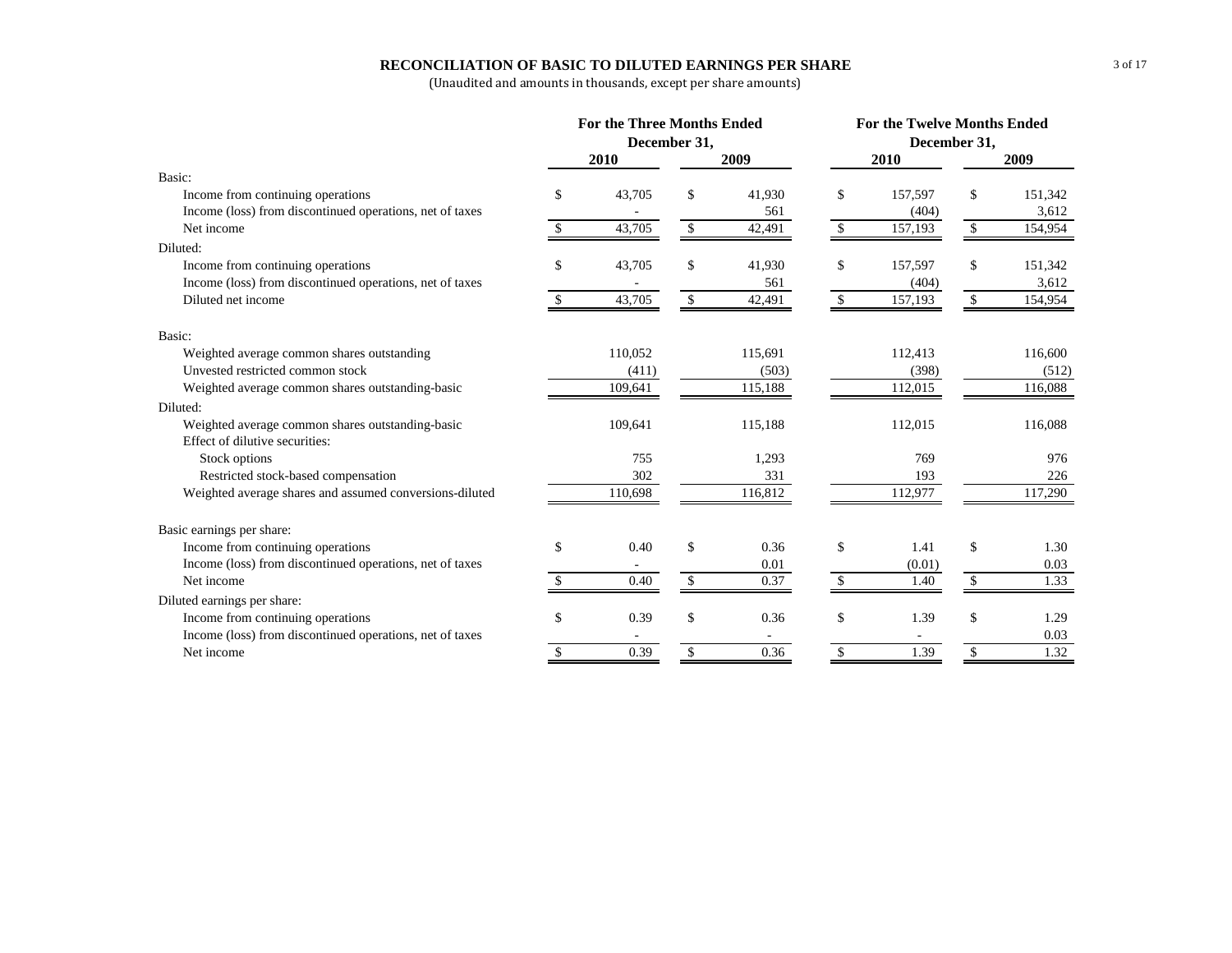## **CALCULATION OF ADJUSTED DILUTED EARNINGS PER SHARE**

|                                                                                         |     | For the Three Months Ended<br>December 31, |    |              | For the Twelve Months Ended<br>December 31, |             |    |         |  |
|-----------------------------------------------------------------------------------------|-----|--------------------------------------------|----|--------------|---------------------------------------------|-------------|----|---------|--|
|                                                                                         |     | 2010                                       |    | 2009         |                                             | <b>2010</b> |    | 2009    |  |
| Net Income                                                                              | \$. | 43,705                                     | S. | 42,491       | \$.                                         | 157,193     | \$ | 154,954 |  |
| Special items:                                                                          |     |                                            |    |              |                                             |             |    |         |  |
| Reversal of reserve for uncertain tax positions and other additional income tax credits |     |                                            |    |              |                                             |             |    | (6,974) |  |
| Goodwill impairment for discontinued operations                                         |     |                                            |    |              |                                             | 1,684       |    |         |  |
| Expenses associated with debt refinancing transactions                                  |     |                                            |    |              |                                             |             |    | 3,838   |  |
| Income tax benefit for special items                                                    |     |                                            |    |              |                                             |             |    | (1,465) |  |
| Diluted adjusted net income                                                             |     | 43,705                                     |    | 42,491       |                                             | 158,877     |    | 150,353 |  |
| Weighted average common shares outstanding - basic                                      |     | 109,641                                    |    | 115,188      |                                             | 112,015     |    | 116,088 |  |
| Effect of dilutive securities:                                                          |     |                                            |    |              |                                             |             |    |         |  |
| Stock options                                                                           |     | 755<br>302                                 |    | 1,293<br>331 |                                             | 769<br>193  |    | 976     |  |
| Restricted stock-based compensation                                                     |     |                                            |    |              |                                             |             |    | 226     |  |
| Weighted average shares and assumed conversions - diluted                               |     | 110,698                                    |    | 116,812      |                                             | 112,977     |    | 117,290 |  |
| <b>Adjusted Diluted Earnings Per Share</b>                                              |     | 0.39                                       |    | 0.36         |                                             | 1.41        |    | 1.28    |  |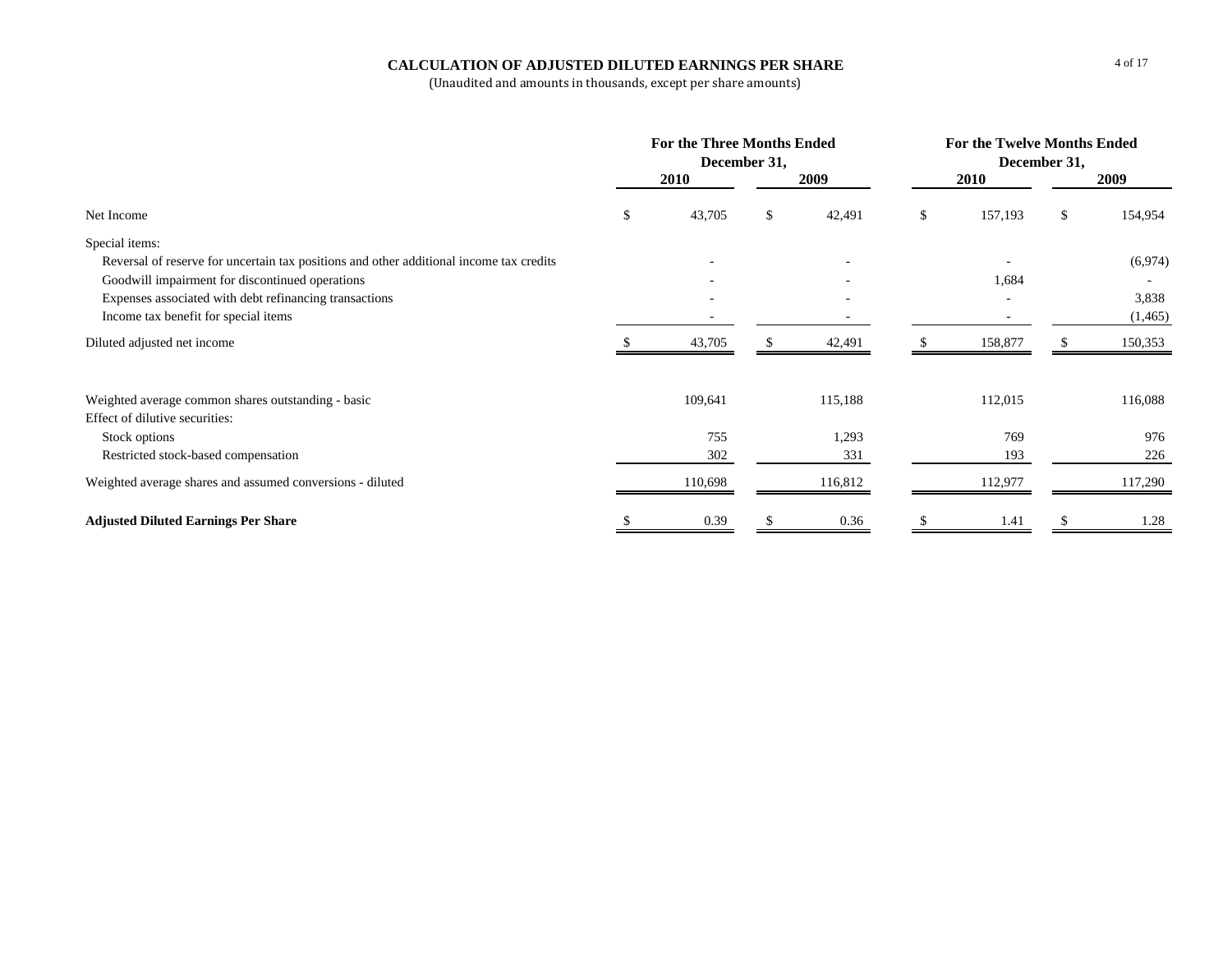## **SELECTED FINANCIAL INFORMATION**

|                                                                                                                             |                              | December 31, 2010                    |                          | <b>September 30, 2010</b>            |                              | June 30, 2010                       |                    | March 31, 2010                       |                          | December 31, 2009                    |
|-----------------------------------------------------------------------------------------------------------------------------|------------------------------|--------------------------------------|--------------------------|--------------------------------------|------------------------------|-------------------------------------|--------------------|--------------------------------------|--------------------------|--------------------------------------|
| <b>BALANCE SHEET:</b><br>Property and equipment<br>Accumulated depreciation and amortization<br>Property and equipment, net | $\mathbb{S}$<br>$\mathbb{S}$ | 3,347,857<br>(798, 562)<br>2,549,295 | \$<br>$\mathbb{S}$       | 3,313,298<br>(773, 418)<br>2,539,880 | $\mathbb{S}$<br>$\mathbb{S}$ | 3,299,962<br>(751,079)<br>2,548,883 | \$<br>$\mathbb{S}$ | 3,258,903<br>(723, 344)<br>2,535,559 | \$<br>$\mathbb{S}$       | 3,218,290<br>(697, 787)<br>2,520,503 |
| Total assets                                                                                                                | $\mathbb{S}$                 | 2,983,228                            | \$                       | 3,018,264                            | \$                           | 2,929,682                           | \$                 | 2,917,399                            | \$                       | 2,905,743                            |
| Maintenance & technology capital expenditures for the quarter ended                                                         | $\mathbb{S}$                 | 18,679                               | \$                       | 9,835                                | \$                           | 9,177                               | $\mathbb{S}$       | 5,401                                | \$                       | 18,010                               |
| Total debt                                                                                                                  | $\mathbb{S}$                 | 1,156,568                            | \$                       | 1,236,234                            | \$                           | 1,186,571                           | $\mathbb{S}$       | 1,149,416                            | \$                       | 1,149,099                            |
| Equity book value                                                                                                           | $\mathbb{S}$                 | 1,470,871                            | $\mathbb S$              | 1,439,166                            | \$                           | 1,433,935                           | $\mathbb{S}$       | 1,447,889                            | \$                       | 1,442,546                            |
| LIQUIDITY:                                                                                                                  |                              |                                      |                          |                                      |                              |                                     |                    |                                      |                          |                                      |
| Cash and cash equivalents                                                                                                   | $\mathbb{S}$                 | 25,509                               | $\mathbb{S}$             | 34,439                               | $\mathbb{S}$                 | 22,740                              | \$                 | 47,166                               | \$                       | 45,908                               |
| Availability under revolving credit facility                                                                                | $\mathbb{S}$                 | 228,186                              | $\mathbb S$              | 149,466                              | $\mathbb{S}$                 | 199,332                             | $\mathbb{S}$       | 236,165                              | \$                       | 236,165                              |
| <b>CAPITALIZATION:</b><br>Common shares outstanding<br>Common share price at end of period                                  | \$                           | 109,754<br>25.06                     | \$                       | 110,121<br>24.68                     | $\frac{\$}{\$}$              | 112,123<br>19.08                    | $\frac{\$}{\$}$    | 114,663<br>19.86                     | \$                       | 115,962<br>24.55                     |
| Market value of common equity at end of period                                                                              | $\mathbb{S}$                 | 2,750,435                            | $\mathbb S$              | 2,717,786                            |                              | 2,139,307                           |                    | 2,277,207                            | $\overline{\mathbf{s}}$  | 2,846,867                            |
| Total equity market capitalization                                                                                          | $\mathcal{S}$                | 2,750,435                            | $\mathbb{S}$             | 2,717,786                            | $\sqrt{2}$                   | 2,139,307                           | $\sqrt{2}$         | 2,277,207                            | $\mathbb{S}$             | 2,846,867                            |
| Total market capitalization (market value of equity plus debt)                                                              | -S                           | 3,907,003                            | $\mathbb{S}$             | 3,954,020                            | $\mathbb{S}$                 | 3,325,878                           | $\mathcal{S}$      | 3,426,623                            | \$                       | 3,995,966                            |
| <b>EBITDA</b>                                                                                                               | \$                           | 114,313                              | \$                       | 111,515                              | \$                           | 103,821                             | \$                 | 97,423                               | \$                       | 109,219                              |
| <b>ADJUSTED EBITDA</b>                                                                                                      | $\mathbb{S}$                 | 114,313                              | \$                       | 111,515                              | \$                           | 103,821                             | $\mathbb{S}$       | 97,423                               | \$                       | 109,219                              |
| <b>FUNDS FROM OPERATIONS</b>                                                                                                | $\mathbb{S}$                 | 81,577                               | \$                       | 79,792                               | \$                           | 64,605                              | \$                 | 84,599                               | \$                       | 81,996                               |
| <b>FUNDS FROM OPERATIONS PER SHARE:</b><br>Basic funds from operations per share                                            |                              | 0.74                                 |                          | 0.72                                 |                              | 0.57                                |                    | 0.73                                 |                          | 0.71                                 |
| Diluted funds from operations per share                                                                                     |                              | 0.74                                 | $\overline{\mathcal{S}}$ | 0.72                                 | $\overline{\mathcal{S}}$     | 0.57                                | S                  | 0.73                                 | $\overline{\mathcal{S}}$ | 0.70                                 |
| <b>ADJUSTED FUNDS FROM OPERATIONS</b>                                                                                       | <sup>\$</sup>                | 62,898                               | \$                       | 69,957                               | \$                           | 55,428                              | \$                 | 79,198                               | \$                       | 63,986                               |
| ADJUSTED FUNDS FROM OPERATIONS PER SHARE:<br>Basic adjusted funds from operations per share                                 | -S                           | 0.57                                 | \$                       | 0.64                                 |                              | 0.49                                | S                  | 0.69                                 |                          | 0.56                                 |
| Diluted adjusted funds from operations per share                                                                            | \$                           | 0.57                                 | <sup>\$</sup>            | 0.63                                 | S                            | 0.49                                | S                  | 0.68                                 | <sup>\$</sup>            | 0.55                                 |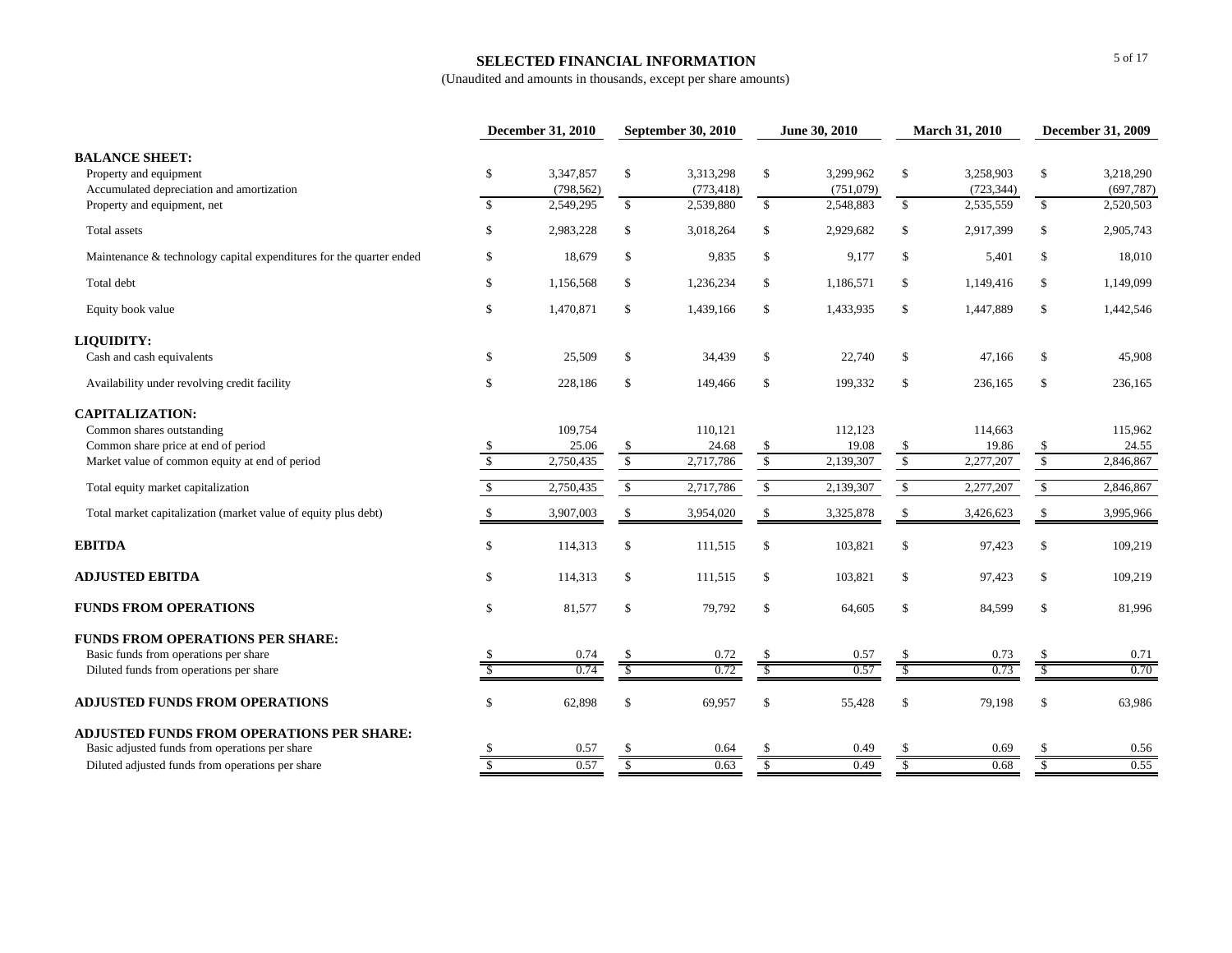## **SELECTED FINANCIAL INFORMATION**

|                                                                                 |               | For the Three Months Ended December 31,<br>2010 |               | 2009                     |              | For the Twelve Months Ended December 31,<br>2010 |                      | 2009             |
|---------------------------------------------------------------------------------|---------------|-------------------------------------------------|---------------|--------------------------|--------------|--------------------------------------------------|----------------------|------------------|
| Number of days per period                                                       |               | 92                                              |               | 92                       |              | 365                                              |                      | 365              |
| <b>ALL FACILITIES:</b>                                                          |               |                                                 |               |                          |              |                                                  |                      |                  |
| Average available beds                                                          |               | 90,037                                          |               | 84,457                   |              | 86,803                                           |                      | 83,756           |
| Average compensated occupancy                                                   |               | 89.7%                                           |               | 91.7%                    |              | 90.2%                                            |                      | 90.6%            |
| Total compensated man-days                                                      |               | 7,431,466                                       |               | 7,123,206                |              | 28,586,444                                       |                      | 27,707,351       |
| Revenue per compensated man-day<br>Operating expenses per compensated man-day:  | \$            | 57.97                                           | $\mathbb{S}$  | 58.37                    | \$           | 58.36                                            | \$                   | 58.55            |
| Fixed expense                                                                   |               | 29.81                                           |               | 30.09                    |              | 30.55                                            |                      | 30.55            |
| Variable expense                                                                |               | 9.41                                            |               | 9.75                     |              | 9.61                                             |                      | 9.91             |
| Total                                                                           |               | 39.22                                           |               | 39.84                    |              | 40.16                                            |                      | 40.46            |
| Operating margin per compensated man-day                                        |               | 18.75                                           | \$            | 18.53                    | \$           | 18.20                                            | \$                   | 18.09            |
| Operating margin rate                                                           |               | 32.3%                                           |               | 31.7%                    |              | 31.2%                                            |                      | 30.9%            |
| DEPRECIATION AND AMORTIZATION:                                                  |               |                                                 |               |                          |              |                                                  |                      |                  |
| Depreciation expense on real estate                                             |               | 18,478                                          |               | 17,154                   |              | 70,578                                           |                      | 67,044           |
| Other depreciation expense                                                      |               | 9,185                                           |               | 8,966                    |              | 35,810                                           |                      | 35,936           |
| Amortization of negative contract values                                        |               | (327)                                           |               | (678)                    |              | (2, 337)                                         |                      | (3,041)          |
| Depreciation and amortization                                                   | $\mathcal{S}$ | 27,336                                          | \$            | 25,442                   | $\sqrt{2}$   | 104,051                                          | $\sqrt{\frac{2}{5}}$ | 99,939           |
| <b>FUNDS FROM OPERATIONS:</b>                                                   |               |                                                 |               |                          |              |                                                  |                      |                  |
| Net income                                                                      | \$            | 43,705                                          | \$            | 42,491                   | \$           | 157,193                                          | \$                   | 154,954          |
| Income tax expense                                                              |               | 24,644                                          |               | 24,002                   |              | 94,297                                           |                      | 79,541           |
| Expenses associated with debt refinancing transactions                          |               |                                                 |               | $\overline{a}$           |              |                                                  |                      | 3,838            |
| Income tax benefit for debt refinancing transactions                            |               |                                                 |               |                          |              |                                                  |                      | (1, 465)         |
| Income taxes paid                                                               |               | (17, 183)                                       |               | (13, 843)                |              | (61, 396)                                        |                      | (63, 534)        |
| Depreciation and amortization                                                   |               | 27,336                                          |               | 25,442                   |              | 104,051                                          |                      | 99,939           |
| Depreciation and amortization for discontinued operations                       |               |                                                 |               | 233                      |              | 2,222                                            |                      | 864              |
| Goodwill impairment for discontinued operations                                 |               |                                                 |               | $\overline{\phantom{a}}$ |              | 1,684                                            |                      | $\overline{a}$   |
| Income tax expense (benefit) for discontinued operations                        |               |                                                 |               | 321                      |              | (253)                                            |                      | 1.723            |
| Stock-based compensation reflected in G&A expenses                              |               | 2,022                                           |               | 2,268                    |              | 8,525                                            |                      | 8,690            |
| Amortization of debt costs and other non-cash interest<br>Funds from operations | $\mathcal{S}$ | 1,053<br>81,577                                 | $\mathcal{S}$ | 1,082<br>81,996          | $\mathbb{S}$ | 4,250<br>310,573                                 | \$                   | 4,017<br>288,567 |
| Maintenance and technology capital expenditures                                 |               | (18, 679)                                       |               | (18,010)                 |              | (43,092)                                         |                      | (48, 866)        |
| Adjusted funds from operations                                                  |               | 62,898                                          | $\mathbb{S}$  | 63,986                   | \$           | 267,481                                          | \$                   | 239,701          |
|                                                                                 |               |                                                 |               |                          |              |                                                  |                      |                  |
| <b>FUNDS FROM OPERATIONS PER SHARE:</b>                                         |               |                                                 |               |                          |              |                                                  |                      |                  |
| Basic                                                                           |               | 0.74                                            |               | 0.71                     |              | 2.77                                             |                      | 2.49             |
| Diluted                                                                         |               | 0.74                                            | \$            | 0.70                     | S            | 2.75                                             |                      | 2.46             |
| ADJUSTED FUNDS FROM OPERATIONS PER SHARE:                                       |               |                                                 |               |                          |              |                                                  |                      |                  |
| <b>Basic</b>                                                                    |               | 0.57                                            |               | 0.56                     |              | 2.39                                             |                      | 2.06             |
| Diluted                                                                         | <sup>\$</sup> | 0.57                                            | \$            | 0.55                     | $\mathbb{S}$ | 2.37                                             | \$                   | 2.04             |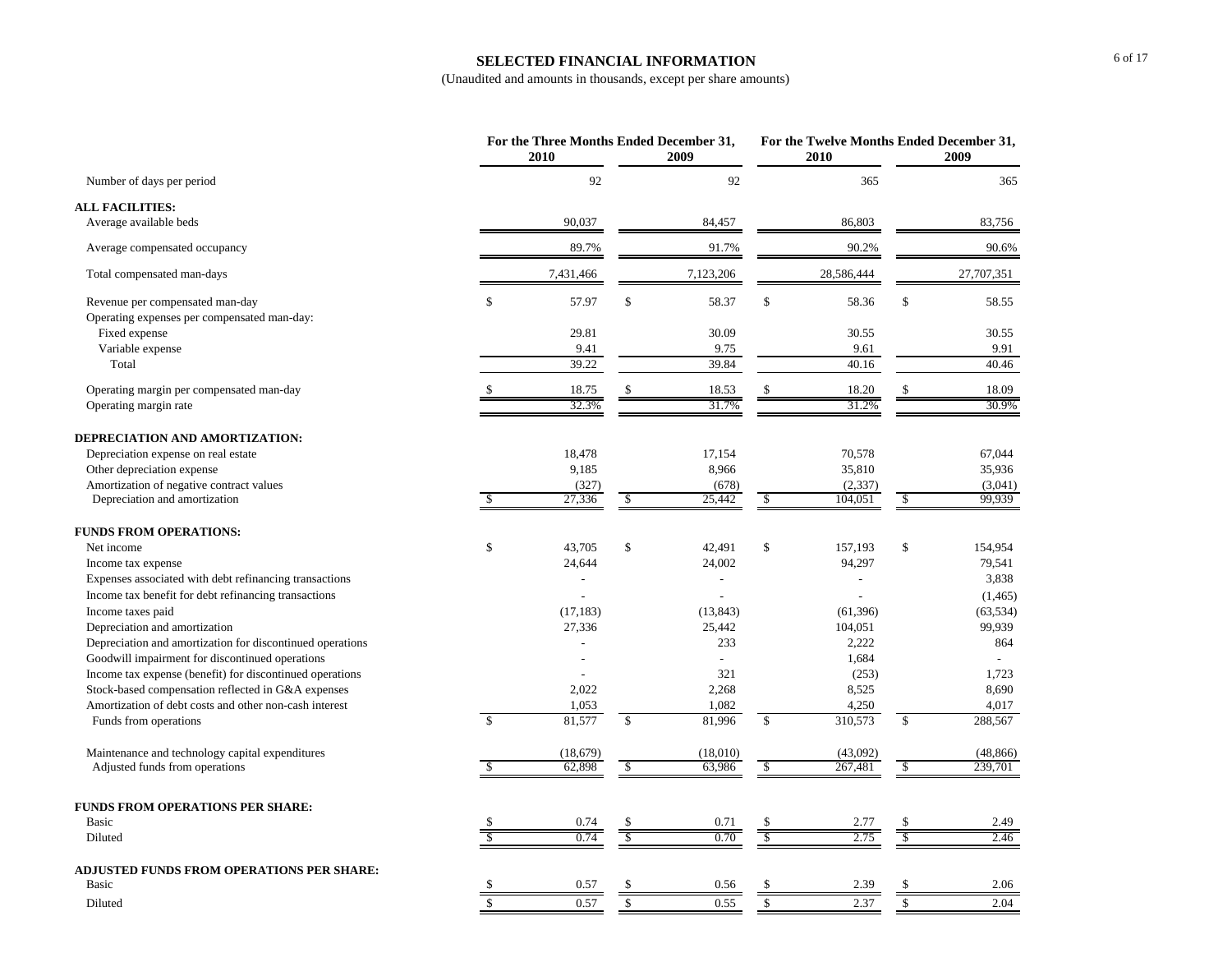#### **SELECTED FINANCIAL INFORMATION**

|                                             |               | For the Three Months Ended December 31,<br>2010 |              | 2009      |                          | For the Twelve Months Ended December 31,<br>2010 |                      | 2009       |
|---------------------------------------------|---------------|-------------------------------------------------|--------------|-----------|--------------------------|--------------------------------------------------|----------------------|------------|
| <b>MANAGED ONLY FACILITIES:</b>             |               |                                                 |              |           |                          |                                                  |                      |            |
| Management revenue                          | $\mathbb{S}$  | 92,851                                          | \$           | 79,823    | \$                       | 336,572                                          | \$                   | 308,541    |
| Operating expenses:                         |               |                                                 |              |           |                          |                                                  |                      |            |
| Fixed expense                               |               | 60,295                                          |              | 52,059    |                          | 222,563                                          |                      | 201,434    |
| Variable expense                            |               | 19,667                                          |              | 18,042    |                          | 72,210                                           |                      | 68,831     |
| Total                                       |               | 79,962                                          |              | 70,101    |                          | 294,773                                          |                      | 270,265    |
| Contribution                                |               | 12,889                                          | \$           | 9,722     | -S                       | 41,799                                           | \$                   | 38,276     |
| Average available beds                      |               | 26,240                                          |              | 23,371    |                          | 24,285                                           |                      | 22,705     |
| Average compensated occupancy               |               | 96.5%                                           |              | 95.8%     |                          | 95.9%                                            |                      | 97.0%      |
| Total compensated man-days                  |               | 2,329,281                                       |              | 2,060,417 |                          | 8,499,574                                        |                      | 8,036,407  |
| Revenue per compensated man-day             | $\mathbb S$   | 39.86                                           | $\mathbb{S}$ | 38.74     | $\$$                     | 39.60                                            | \$                   | 38.39      |
| Operating expenses per compensated man-day: |               |                                                 |              |           |                          |                                                  |                      |            |
| Fixed expense                               |               | 25.89                                           |              | 25.27     |                          | 26.19                                            |                      | 25.07      |
| Variable expense                            |               | 8.44                                            |              | 8.76      |                          | 8.50                                             |                      | 8.56       |
| Total                                       |               | 34.33                                           |              | 34.03     |                          | 34.69                                            |                      | 33.63      |
| Operating margin per compensated man-day    |               | 5.53                                            | \$           | 4.71      | \$                       | 4.91                                             | \$                   | 4.76       |
| Operating margin rate                       |               | 13.9%                                           |              | 12.2%     |                          | 12.4%                                            |                      | 12.4%      |
| <b>OWNED AND MANAGED FACILITIES:</b>        |               |                                                 |              |           |                          |                                                  |                      |            |
| Management revenue                          | $\mathbb{S}$  | 337,968                                         | $\mathbb S$  | 335,937   | \$                       | 1,331,707                                        | \$                   | 1,313,734  |
| Operating expenses:                         |               |                                                 |              |           |                          |                                                  |                      |            |
| Fixed expense                               |               | 161,208                                         |              | 162,310   |                          | 650,772                                          |                      | 644,951    |
| Variable expense                            |               | 50,279                                          |              | 51,441    |                          | 202,476                                          |                      | 205,809    |
| Total                                       |               | 211,487                                         |              | 213,751   |                          | 853,248                                          |                      | 850,760    |
| Contribution                                | <sup>\$</sup> | 126,481                                         | \$           | 122,186   | $\overline{\mathcal{S}}$ | 478,459                                          | $\sqrt{\frac{2}{3}}$ | 462,974    |
| Average available beds                      |               | 63,797                                          |              | 61,086    |                          | 62,518                                           |                      | 61,051     |
| Average compensated occupancy               |               | 86.9%                                           |              | 90.1%     |                          | 88.0%                                            |                      | 88.3%      |
| Total compensated man-days                  |               | 5,102,185                                       |              | 5,062,789 |                          | 20,086,870                                       |                      | 19,670,944 |
| Revenue per compensated man-day             | $\mathbb{S}$  | 66.24                                           | \$           | 66.35     | $\$$                     | 66.30                                            | \$                   | 66.79      |
| Operating expenses per compensated man-day: |               |                                                 |              |           |                          |                                                  |                      |            |
| Fixed                                       |               | 31.60                                           |              | 32.06     |                          | 32.40                                            |                      | 32.79      |
| Variable                                    |               | 9.85                                            |              | 10.16     |                          | 10.08                                            |                      | 10.46      |
| Total                                       |               | 41.45                                           |              | 42.22     |                          | 42.48                                            |                      | 43.25      |
| Operating margin per compensated man-day    |               | 24.79                                           |              | 24.13     |                          | 23.82                                            | \$                   | 23.54      |
| Operating margin rate                       |               | 37.4%                                           |              | 36.4%     |                          | 35.9%                                            |                      | 35.2%      |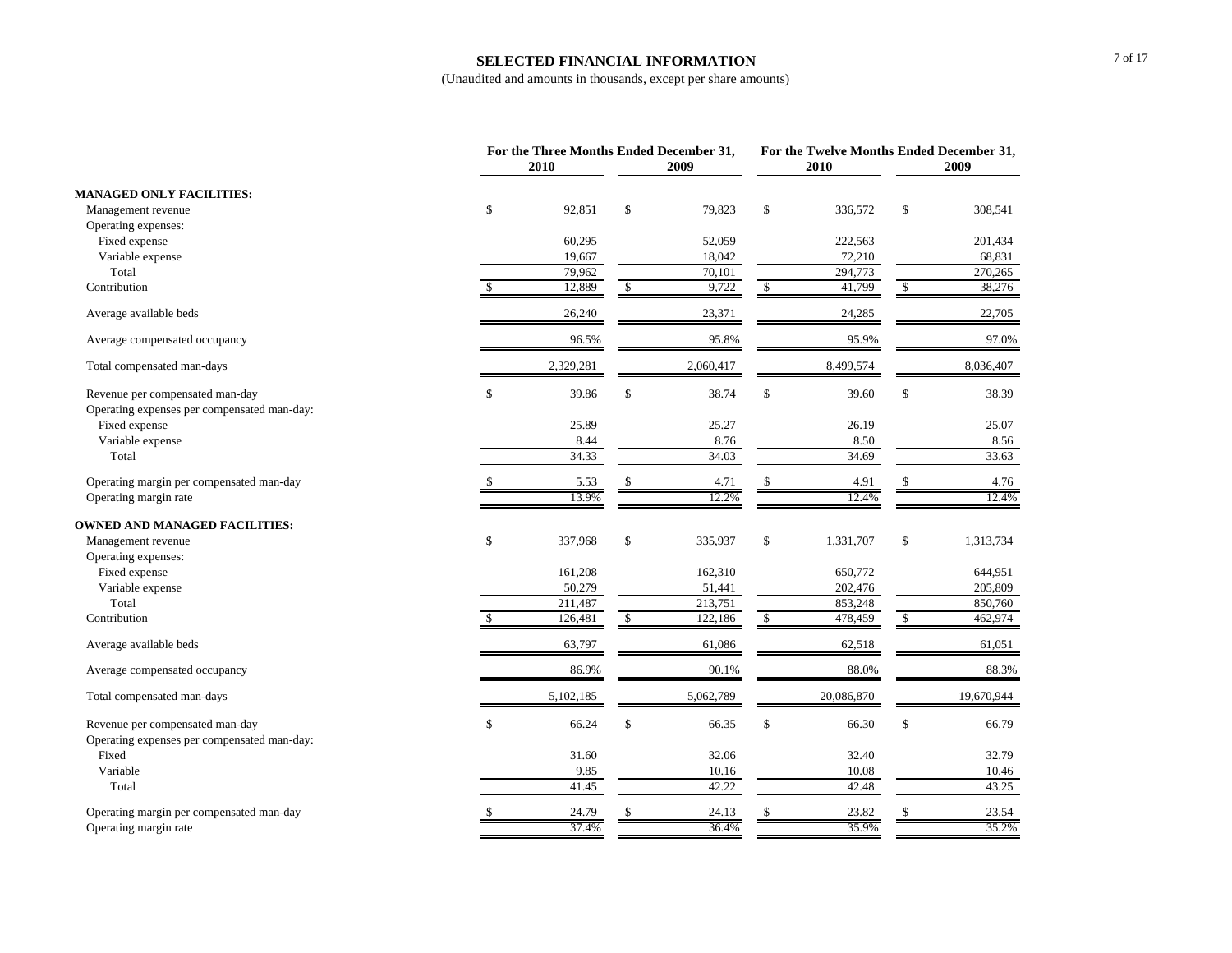## **ANALYSIS OF OUTSTANDING DEBT**

(Unaudited and amounts in thousands)

|                                  | Outstanding<br><b>Balance</b><br>12/31/2009 |           |               |       | Outstanding<br><b>Balance</b><br>12/31/2010 | <b>Stated</b><br><b>Interest</b><br>Rate | <b>Effective</b><br><b>Interest</b><br>Rate | 1)                                                                                                                                                                                                             | <b>Maturity</b><br>Date | Callable/<br>Redeemable |
|----------------------------------|---------------------------------------------|-----------|---------------|-------|---------------------------------------------|------------------------------------------|---------------------------------------------|----------------------------------------------------------------------------------------------------------------------------------------------------------------------------------------------------------------|-------------------------|-------------------------|
| <b>Fixed Rate:</b>               |                                             |           |               |       |                                             |                                          |                                             |                                                                                                                                                                                                                |                         |                         |
| \$375.0 Million Senior Notes     | S                                           | 375,000   | \$<br>375,000 | 6.25% | 6.50%                                       |                                          | March 2013                                  | On or prior to March 15, 2008, 35% redeemable at 106.25%<br>with proceeds from equity offerings; on or after March 15,<br>2009, 100% redeemable at various premium prices until<br>March 15, 2011 at par       |                         |                         |
| \$150.0 Million Senior Notes     |                                             | 150,000   | 150,000       | 6.75% | 6.99%                                       |                                          | January 2014                                | On or prior to January 31, 2009, 35% redeemable at 106.75%<br>with proceeds from equity offerings; on or after January 31,<br>2010, 100% redeemable at various premium prices until<br>January 31, 2012 at par |                         |                         |
| \$465.0 Million Senior Notes     |                                             | 452,300   | 453,602       | 7.75% | 8.65%                                       |                                          | June 2017                                   | On or prior to June 1, 2012, 35% redeemable at 107.75% with<br>proceeds from equity offerings; on or after June 1, 2013, 100%<br>redeemable at various premium prices until June 1, 2015 at par                |                         |                         |
| <b>Total Fixed Rate Debt</b>     |                                             | 977,300   | 978,602       |       |                                             |                                          |                                             |                                                                                                                                                                                                                |                         |                         |
| <b>Floating Rate:</b>            |                                             |           |               |       |                                             |                                          |                                             |                                                                                                                                                                                                                |                         |                         |
| <b>Revolving Credit Facility</b> |                                             | 171,799   | 177,966       | 1.42% | 1.72%                                       | 2)                                       | December 2012                               |                                                                                                                                                                                                                |                         |                         |
| <b>Grand Total Debt</b>          |                                             | 1,149,099 | 1,156,568     | 6.16% | 6.52%                                       |                                          | 3.9                                         | 3)                                                                                                                                                                                                             |                         |                         |

<sup>1)</sup> Includes amortization of debt issuance costs, net of debt discounts and premiums.

<sup>2)</sup> The Company also has \$29.9 million of letters of credit outstanding under a sub-facility. Further, Lehman's current unfunded \$13.9 million commitment is no longer being funded by Lehman which effectively reduces the C under the Revolving Credit Facility to \$228.2 million. During February 2011, we were notified by an existing lender in the Revolving Credit Facility of their intent to purchase Lehman's commitment, thereby replenishing Leh commitment once the purchase is completed. The Revolving Credit facility currently bears interest at LIBOR plus a margin of 0.75%.

<sup>3)</sup> Represents the weighted average debt maturity in years.

## *Debt Maturity Schedule:*

| <b>Year</b>                                  | <b>Total Debt</b><br><b>Maturing</b> | % of Debt<br><b>Maturing</b> | % of Debt<br><b>Maturing</b> |
|----------------------------------------------|--------------------------------------|------------------------------|------------------------------|
| 2011                                         |                                      | $0.00\%$                     | 0.00%                        |
| 2012                                         | 177,966                              | 15.24%                       | 15.24%                       |
| 2013                                         | 375,000                              | 32.11%                       | 47.34%                       |
| 2014                                         | 150,000                              | 12.84%                       | 60.19%                       |
| 2015                                         |                                      | $0.00\%$                     | 60.19%                       |
| <b>Thereafter</b>                            | 465,000                              | 39.81%                       | 100.00%                      |
|                                              | \$<br>1,167,966                      | 100.00%                      |                              |
| Debt Discount - \$465.0 Million Senior Notes | (11, 398)                            |                              |                              |
|                                              | 1,156,568<br>\$                      |                              |                              |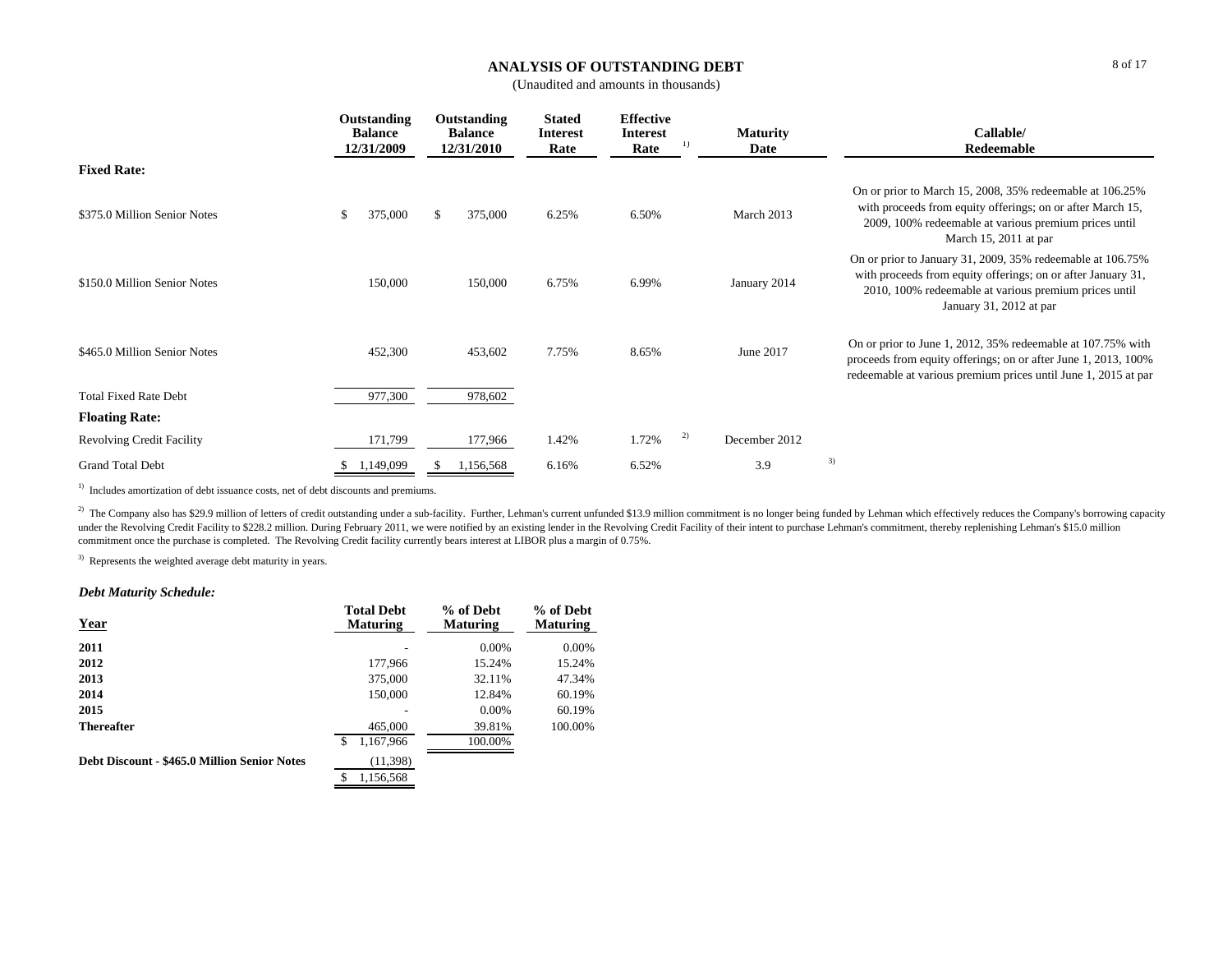#### **SELECTED OPERATING RATIOS**

(Unaudited and amounts in thousands, except per share amounts)

|                                                                                                    |             | For the Three Months Ended | December 31, |                          |               | For the Twelve Months Ended<br>December 31, |              |         |
|----------------------------------------------------------------------------------------------------|-------------|----------------------------|--------------|--------------------------|---------------|---------------------------------------------|--------------|---------|
|                                                                                                    |             | 2010                       |              | 2009                     |               | 2010                                        |              | 2009    |
| <b>COVERAGE RATIOS:</b>                                                                            |             |                            |              |                          |               |                                             |              |         |
| Interest coverage ratio (Adjusted EBITDA/Interest incurred)                                        |             | 6.2                        |              | 6.0                      |               | 5.8                                         |              | 5.6     |
| Fixed charge coverage ratio (Adjusted EBITDA/(Interest incurred + Scheduled prin pmts)             |             | 6.2                        |              | 6.0                      |               | 5.8                                         |              | 5.6     |
| Senior debt coverage ratio (Senior debt/Annualized Adjusted EBITDA)                                |             | 2.5                        |              | 2.6                      |               | 2.7                                         |              | 2.8     |
| Total debt coverage ratio (Total debt/Annualized Adjusted EBITDA)                                  |             | 2.5                        |              | 2.6                      |               | 2.7                                         |              | 2.8     |
| Accounts receivable turnover (Annualized revenues/Accounts receivable)                             |             | 5.6                        |              | 6.9                      |               | 5.5                                         |              | 6.8     |
| <b>DEBT/EQUITY RATIOS:</b>                                                                         |             |                            |              |                          |               |                                             |              |         |
| Total debt/Total market capitalization                                                             |             | 29.6%                      |              | 28.8%                    |               | 29.6%                                       |              | 28.8%   |
| Total debt/Equity market capitalization                                                            |             | 42.1%                      |              | 40.4%                    |               | 42.1%                                       |              | 40.4%   |
| Total debt/Book equity capitalization                                                              |             | 78.6%                      |              | 79.7%                    |               | 78.6%                                       |              | 79.7%   |
| Total debt/Gross book value of real estate assets                                                  |             | 34.4%                      |              | 35.6%                    |               | 34.4%                                       |              | 35.6%   |
| <b>RETURN ON INVESTMENT RATIOS:</b>                                                                |             |                            |              |                          |               |                                             |              |         |
| Annualized return on operating real estate investments                                             |             |                            |              |                          |               |                                             |              |         |
| (Annualized Adjusted EBITDA/Average operating real estate investments (undepreciated book value)*) |             | 13.7%                      |              | 13.6%                    |               | 13.0%                                       |              | 12.9%   |
| Annualized return on total assets                                                                  |             |                            |              |                          |               |                                             |              |         |
| (Annualized Adjusted EBITDA/Average total assets (undepreciated book value)*)                      |             | 12.1%                      |              | 12.1%                    |               | 11.6%                                       |              | 11.5%   |
| <b>OVERHEAD RATIOS:</b>                                                                            |             |                            |              |                          |               |                                             |              |         |
| Annualized general & administrative expenses/Average total assets (undepreciated book value)*      |             | 2.3%                       |              | 2.4%                     |               | 2.3%                                        |              | 2.4%    |
| General & administrative expenses/Total revenues                                                   |             | 5.1%                       |              | 5.2%                     |               | 5.0%                                        |              | 5.3%    |
| <u>INTEREST EXPENSE, NET:</u>                                                                      |             |                            |              |                          |               |                                             |              |         |
| Interest income from continuing operations                                                         | $\mathbb S$ | (567)                      | \$           | (620)                    | \$            | (2,269)                                     | \$           | (2,714) |
| Interest incurred                                                                                  |             | 18,320                     |              | 18,175                   |               | 73,068                                      |              | 73,059  |
| Amortization of debt costs and other non-cash interest                                             |             | 1,053                      |              | 1,082                    |               | 4,250                                       |              | 4,017   |
| Capitalized interest                                                                               |             | (178)                      |              | (792)                    |               | (3,922)                                     |              | (1,582) |
| Interest expense, net                                                                              | \$          | 18,628                     | -S           | 17,845                   | $\mathcal{S}$ | 71,127                                      | $\sqrt{2}$   | 72,780  |
| <b>EBITDA CALCULATION:</b>                                                                         |             |                            |              |                          |               |                                             |              |         |
| Net income                                                                                         | \$          | 43,705                     | $\$$         | 42,491                   | \$            | 157,193                                     | $\mathbb{S}$ | 154,954 |
| Interest expense, net                                                                              |             | 18,628                     |              | 17,845                   |               | 71,127                                      |              | 72,780  |
| Depreciation and amortization                                                                      |             | 27,336                     |              | 25,442                   |               | 104,051                                     |              | 99,939  |
| Income tax expense                                                                                 |             | 24,644                     |              | 24,002                   |               | 94,297                                      |              | 79,541  |
| (Income) loss from discontinued operations, net of taxes                                           |             | $\overline{a}$             |              | (561)                    |               | 404                                         |              | (3,612) |
| <b>EBITDA</b>                                                                                      |             | 114,313                    |              | 109,219                  |               | 427,072                                     |              | 403,602 |
| Expenses associated with debt refinancing transactions                                             |             |                            |              | $\overline{\phantom{a}}$ |               |                                             |              | 3,838   |
| <b>ADJUSTED EBITDA</b>                                                                             | -S          | 114,313                    | \$           | 109,219                  | \$            | 427,072                                     | -\$          | 407,440 |

*\*Calculated as a simple average (beginning of period plus end of period divided by 2)*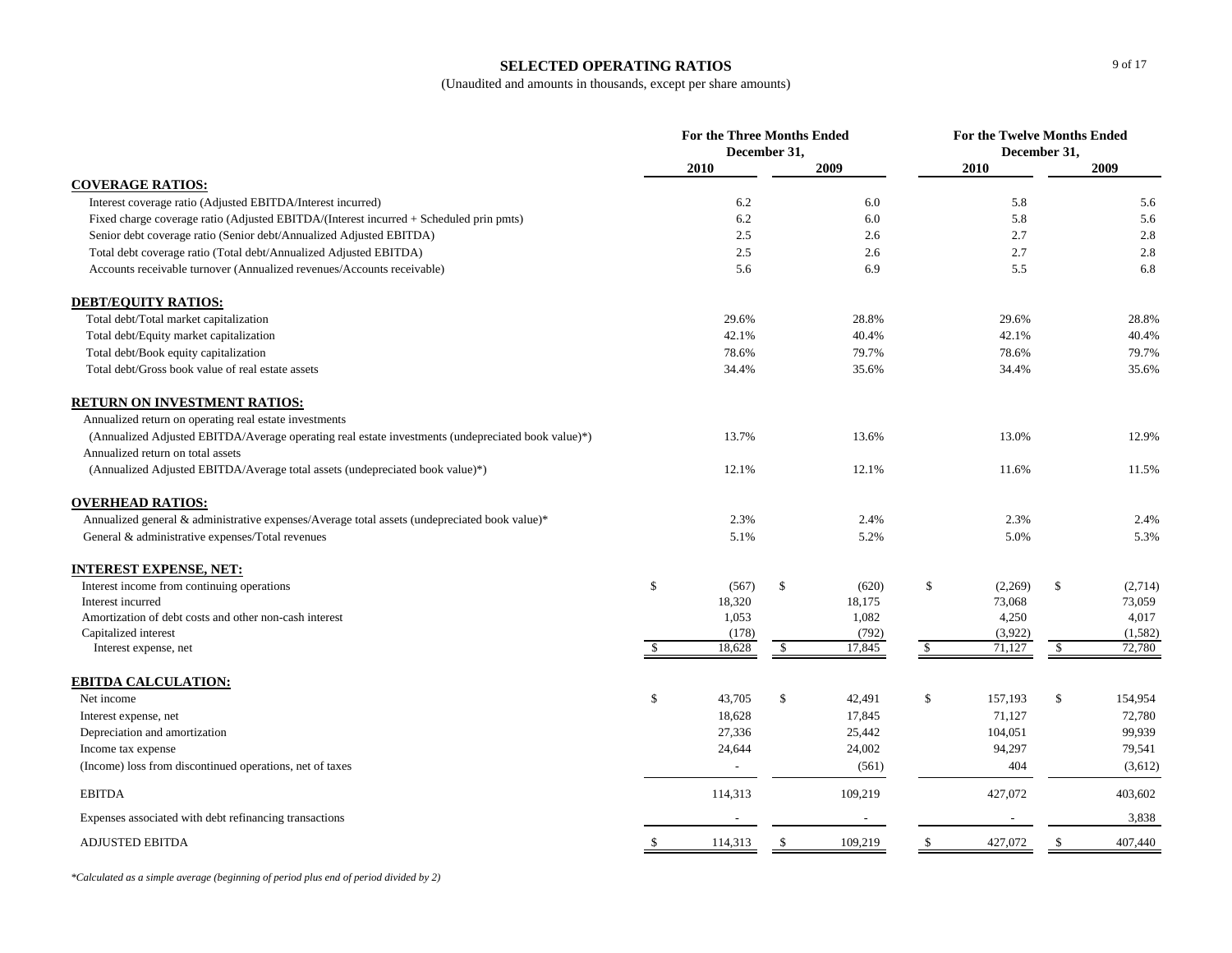| <b>Facility Name</b>                                               | <b>Year Constructed</b><br>(A) | <b>Primary Customer</b>                 | <b>Design</b><br>Capacity $(B)$ | <b>Security</b><br>Level | <b>Facility Type</b><br>(C) | <b>Term</b> | Remaining<br><b>Renewal Options</b><br><b>(D)</b> | Compensated<br>Occupancy % for<br>the Quarter ended<br>12/31/10 |
|--------------------------------------------------------------------|--------------------------------|-----------------------------------------|---------------------------------|--------------------------|-----------------------------|-------------|---------------------------------------------------|-----------------------------------------------------------------|
| <b>Owned and Managed Facilities:</b>                               |                                |                                         |                                 |                          |                             |             |                                                   |                                                                 |
| Central Arizona Detention Center<br>Florence, Arizona              | 1994, 1998                     | <b>USMS</b>                             | 2,304                           | Multi                    | Detention                   | Sep-13      | $(3)$ 5 year                                      | 155.50%                                                         |
| <b>Eloy Detention Center</b><br>Eloy, Arizona                      | 1995, 1996                     | ICE                                     | 1,500                           | Medium                   | Detention                   | Indefinite  |                                                   | 100.16%                                                         |
| Florence Correctional Center<br>Florence, Arizona                  | 1999, 2004                     | <b>USMS</b>                             | 1,824                           | Multi                    | Correctional                | $Sep-13$    | $(3)$ 5 year                                      | 128.50%                                                         |
| La Palma Correctional Center<br>Eloy, Arizona                      | 2008                           | State of California                     | 3,060                           | Medium                   | Correctional                | $Jun-13$    | Indefinite                                        | 97.66%                                                          |
| Red Rock Correctional Center<br>Eloy, Arizona                      | 2006                           | State of California                     | 1,596                           | Medium                   | Correctional                | $Jun-13$    | Indefinite                                        | 91.84%                                                          |
| Saguaro Correctional Facility<br>Eloy, Arizona                     | 2007                           | State of Hawaii                         | 1,896                           | Medium                   | Correctional                | $Jun-11$    |                                                   | 102.41%                                                         |
| California City Correctional Center<br>California City, California | 1999                           | Office of the Federal Detention Trustee | 2,304                           | Medium                   | Correctional                | $Sep-25$    |                                                   | 32.87%                                                          |
| San Diego Correctional Facility (E)<br>San Diego, California       | 1999, 2000                     | ICE                                     | 1,154                           | Minimum/<br>Medium       | Detention                   | $Jun-11$    | $(4)$ 3 year                                      | 91.48%                                                          |
| <b>Bent County Correctional Facility</b><br>Las Animas, Colorado   | 1992, 1997, 2008               | State of Colorado                       | 1,420                           | Medium                   | Correctional                | $Jun-11$    |                                                   | 96.51%                                                          |
| Crowley County Correctional Facility<br>Olney Springs, Colorado    | 1998, 2004                     | State of Colorado                       | 1,794                           | Medium                   | Correctional                | $Jun-11$    |                                                   | 90.71%                                                          |
| Huerfano County Correctional Center (F)<br>Walsenburg, Colorado    | 1997                           |                                         | 752                             | Medium                   | Correctional                |             |                                                   | 0.00%                                                           |
| Kit Carson Correctional Center<br>Burlington, Colorado             | 1998, 2008                     | State of Colorado                       | 1,488                           | Medium                   | Correctional                | $Jun-11$    |                                                   | 55.23%                                                          |
| Coffee Correctional Facility (G)<br>Nicholls, Georgia              | 1998, 1999, 2010               | State of Georgia                        | 2,312                           | Medium                   | Correctional                | $Jun-11$    | $(23)$ 1 year                                     | 112.91%                                                         |
| <b>McRae Correctional Facility</b><br>McRae, Georgia               | 2000, 2002                     | <b>BOP</b>                              | 1,524                           | Medium                   | Correctional                | $Nov-11$    | $(1)$ 1 year                                      | 114.22%                                                         |
| <b>Stewart Detention Center</b><br>Lumpkin, Georgia                | 2004                           | ICE                                     | 1,752                           | Medium                   | Detention                   | Indefinite  |                                                   | 101.27%                                                         |
| Wheeler Correctional Facility (G)<br>Alamo, Georgia                | 1998, 1999, 2010               | State of Georgia                        | 2,312                           | Medium                   | Correctional                | Jun-11      | $(23)$ 1 year                                     | 112.87%                                                         |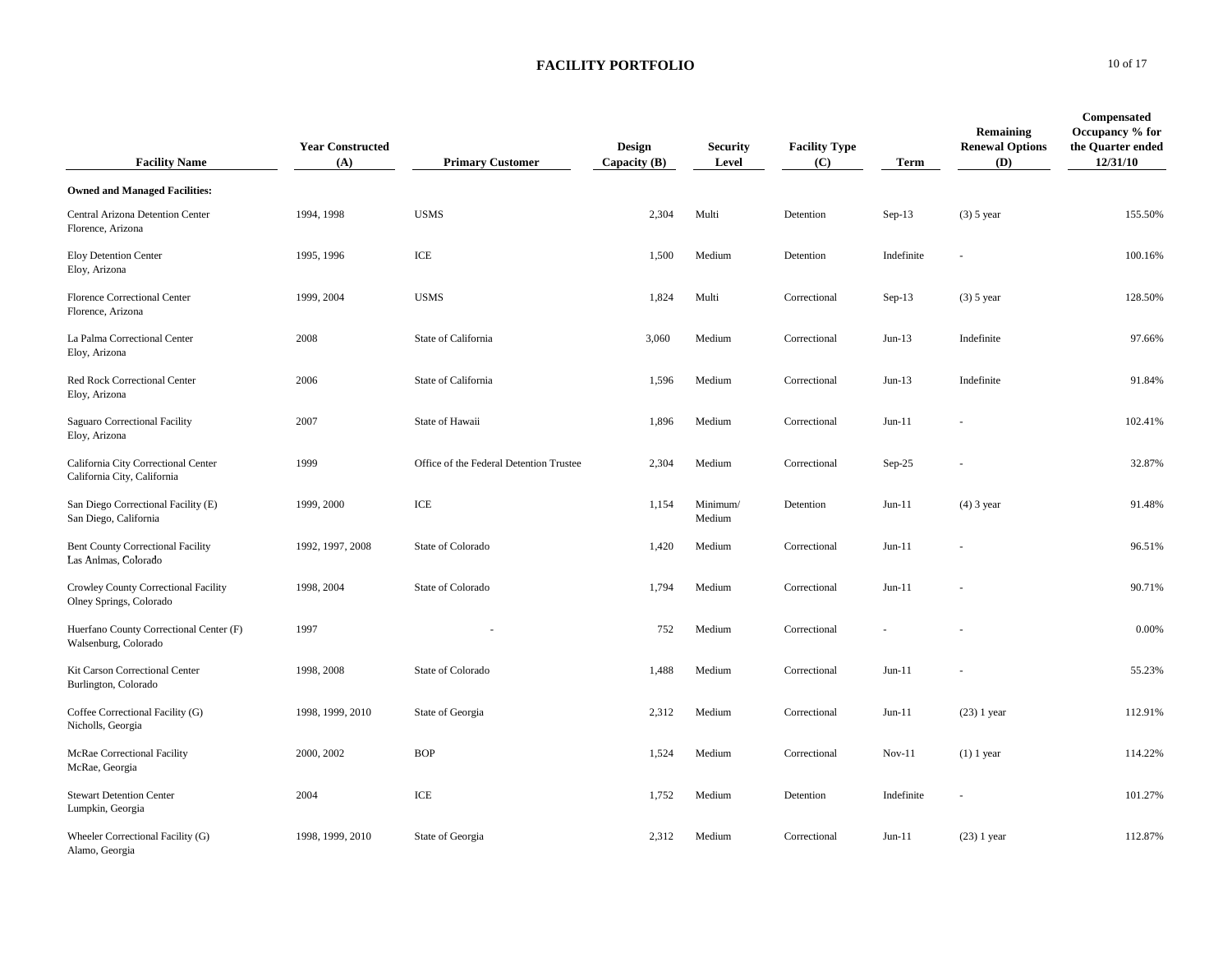| <b>Facility Name</b>                                                   | <b>Year Constructed</b><br>(A) | <b>Primary Customer</b>                 | Design<br>Capacity $(B)$ | <b>Security</b><br>Level | <b>Facility Type</b><br>(C) | Term       | Remaining<br><b>Renewal Options</b><br>(D) | <b>Compensated</b><br>Occupancy % for<br>the Quarter ended<br>12/31/10 |
|------------------------------------------------------------------------|--------------------------------|-----------------------------------------|--------------------------|--------------------------|-----------------------------|------------|--------------------------------------------|------------------------------------------------------------------------|
| Leavenworth Detention Center<br>Leavenworth, Kansas                    | 1992, 2000, 2004,<br>2008      | <b>USMS</b>                             | 1,033                    | Maximum                  | Detention                   | $Dec-11$   | $(3)$ 5 year                               | 83.34%                                                                 |
| Lee Adjustment Center<br>Beattyville, Kentucky                         | 1990                           | State of Vermont                        | 816                      | Minimum/<br>Medium       | Correctional                | $Jun-11$   |                                            | 61.02%                                                                 |
| Marion Adjustment Center<br>St. Mary, Kentucky                         | 1955, 1988                     | Commonwealth of Kentucky                | 826                      | Minimum                  | Correctional                | $Jun-11$   | $(1)$ 2 year                               | 98.44%                                                                 |
| Otter Creek Correctional Center (H)<br>Wheelwright, Kentucky           | 1993                           | Commonwealth of Kentucky                | 656                      | Minimum/<br>Medium       | Correctional                | $Jun-12$   | $(1)$ 1 year<br>$(1)$ 2 year               | 96.87%                                                                 |
| Prairie Correctional Facility (I)<br>Appleton, Minnesota               | 1991                           |                                         | 1,600                    | Medium                   | Correctional                |            |                                            | 0.00%                                                                  |
| <b>Adams County Correctional Center</b><br>Adams County, Mississippi   | 2008                           | <b>BOP</b>                              | 2,232                    | Medium                   | Correctional                | $Jul-13$   | $(3)$ 2 year                               | 114.02%                                                                |
| Tallahatchie County Correctional Facility (J)<br>Tutwiler, Mississippi | 2000, 2007, 2008               | State of California                     | 2,672                    | Medium                   | Correctional                | $Jun-13$   | Indefinite                                 | 97.56%                                                                 |
| Crossroads Correctional Center (K)<br>Shelby, Montana                  | 1999                           | State of Montana                        | 664                      | Multi                    | Correctional                | Aug-11     | $(4)$ 2 year                               | 99.13%                                                                 |
| Nevada Southern Detention Center<br>Pahrump, Nevada                    | 2010                           | Office of the Federal Detention Trustee | 1,072                    | Medium                   | Detention                   | $Sep-15$   | $(3)$ 5 year                               | 74.30%                                                                 |
| Cibola County Corrections Center<br>Milan, New Mexico                  | 1994, 1999                     | <b>BOP</b>                              | 1,129                    | Medium                   | Correctional                | $Sep-14$   | $(3)$ 2 year                               | 103.83%                                                                |
| New Mexico Women's Correctional Facility<br>Grants, New Mexico         | 1989, 2000                     | <b>State of New Mexico</b>              | 596                      | Multi                    | Correctional                | $Jun-13$   |                                            | 99.71%                                                                 |
| <b>Torrance County Detention Facility</b><br>Estancia, New Mexico      | 1990, 1997                     | <b>USMS</b>                             | 910                      | Multi                    | Detention                   | Indefinite |                                            | 92.98%                                                                 |
| Northeast Ohio Correctional Center<br>Youngstown, Ohio                 | 1997                           | <b>BOP</b>                              | 2,016                    | Medium                   | Correctional                | $May-11$   | $(2)$ 2 year                               | 98.66%                                                                 |
| Queensgate Correctional Facility (L)<br>Cincinnati, Ohio               | 1906                           |                                         | 850                      | Medium                   |                             |            |                                            | 0.00%                                                                  |
| Cimarron Correctional Facility (M)<br>Cushing, Oklahoma                | 1997, 2008                     | State of Oklahoma                       | 1,692                    | Medium                   | Correctional                | $Jun-11$   | $(3)$ 1 year                               | 38.26%                                                                 |
| Davis Correctional Facility (M)<br>Holdenville, Oklahoma               | 1996, 2008                     | State of Oklahoma                       | 1,670                    | Medium                   | Correctional                | $Jun-11$   | $(3)$ 1 year                               | 95.19%                                                                 |
| Diamondback Correctional Facility (F)<br>Watonga, Oklahoma             | 1998, 2000                     |                                         | 2,160                    | Medium                   | Correctional                |            |                                            | 0.00%                                                                  |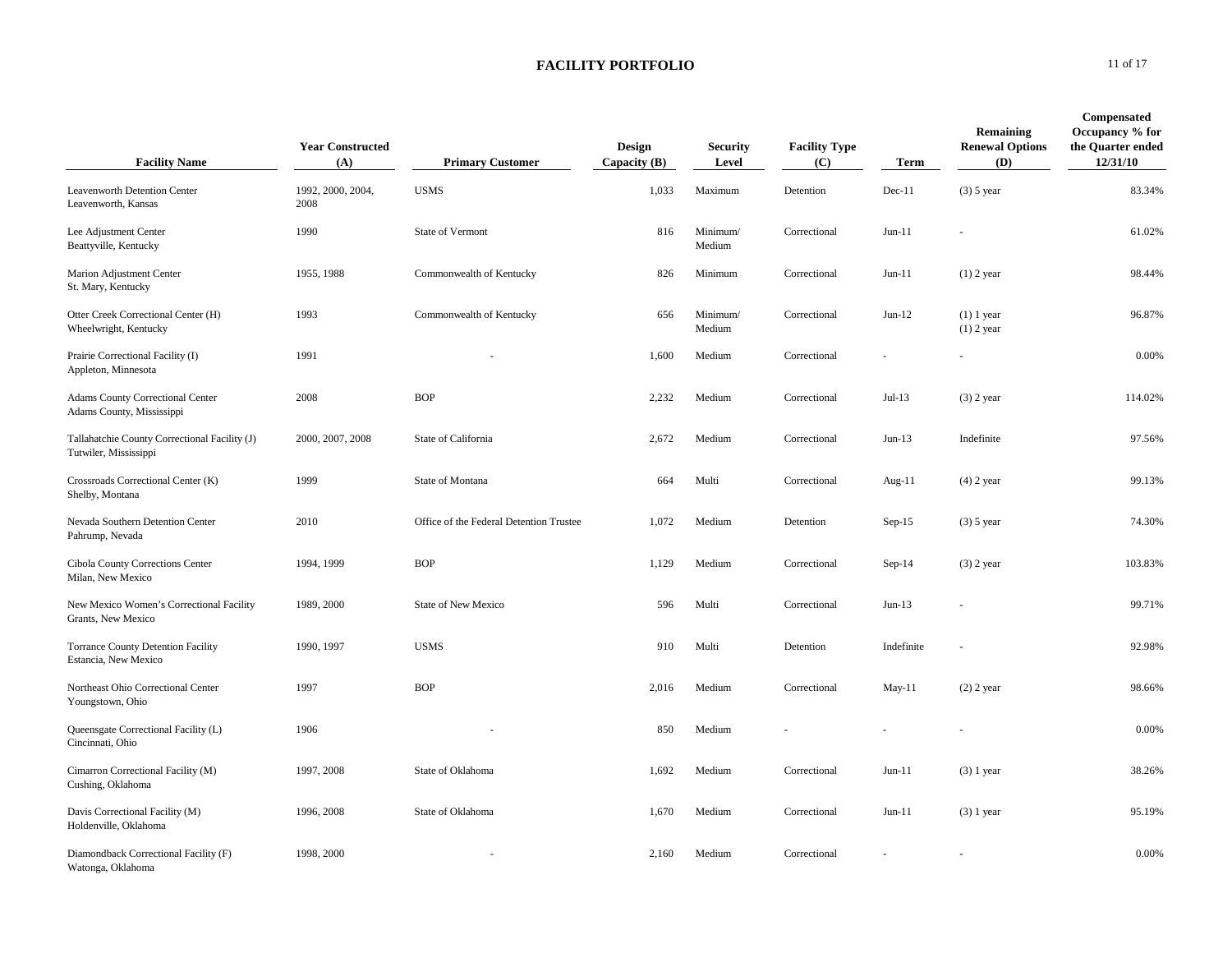| <b>Facility Name</b>                                                                     | <b>Year Constructed</b><br>(A) | <b>Primary Customer</b>   | Design<br>Capacity $(B)$ | <b>Security</b><br>Level | <b>Facility Type</b><br>(C) | <b>Term</b> | Remaining<br><b>Renewal Options</b><br>(D) | Compensated<br>Occupancy % for<br>the Quarter ended<br>12/31/10 |
|------------------------------------------------------------------------------------------|--------------------------------|---------------------------|--------------------------|--------------------------|-----------------------------|-------------|--------------------------------------------|-----------------------------------------------------------------|
| North Fork Correctional Facility<br>Sayre, Oklahoma                                      | 1998, 2007                     | State of California       | 2,400                    | Medium                   | Correctional                | $Jun-13$    | Indefinite                                 | 99.11%                                                          |
| West Tennessee Detention Facility<br>Mason, Tennessee                                    | 1990, 1996                     | <b>USMS</b>               | 600                      | Multi                    | Detention                   | $Sep-11$    | $(9)$ 2 year                               | 80.45%                                                          |
| <b>Shelby Training Center</b><br>Memphis, Tennessee                                      | 1986, 1995                     |                           | 200                      | Secure                   |                             |             |                                            | 0.00%                                                           |
| Whiteville Correctional Facility (N)<br>Whiteville, Tennessee                            | 1998                           | <b>State of Tennessee</b> | 1,536                    | Medium                   | Correctional                | $Jun-11$    | $(1)$ 1 year                               | 97.11%                                                          |
| Bridgeport Pre-Parole Transfer Facility<br>Bridgeport, Texas                             | 1989                           | <b>State of Texas</b>     | 200                      | Medium                   | Correctional                | Feb-11      |                                            | 99.88%                                                          |
| <b>Eden Detention Center</b><br>Eden, Texas                                              | 1990                           | <b>BOP</b>                | 1,422                    | Medium                   | Correctional                | Apr- $11$   | $(3)$ 2 year                               | 108.79%                                                         |
| <b>Houston Processing Center</b><br>Houston, Texas                                       | 1984, 2005                     | ICE                       | 1,000                    | Medium                   | Detention                   | $Mar-11$    | $(3)$ 1 year                               | 89.35%                                                          |
| Laredo Processing Center<br>Laredo, Texas                                                | 1985, 1990                     | ICE                       | 258                      | Minimum/<br>Medium       | Detention                   | $Jun-11$    |                                            | 54.50%                                                          |
| Webb County Detention Center<br>Laredo, Texas                                            | 1998                           | <b>USMS</b>               | 480                      | Medium                   | Detention                   | $Nov-12$    | $(1)$ 5 year                               | 73.94%                                                          |
| Mineral Wells Pre-Parole Transfer Facility<br>Mineral Wells, Texas                       | 1995                           | <b>State of Texas</b>     | 2,103                    | Minimum                  | Correctional                | Feb-11      |                                            | 99.41%                                                          |
| T. Don Hutto Residential Center<br>Taylor, Texas                                         | 1997                           | $\ensuremath{\text{ICE}}$ | 512                      | Non-secure               | Detention                   | Jan-15      | Indefinite                                 | 97.20%                                                          |
| D.C. Correctional Treatment Facility (O)<br>Washington D.C.                              | 1992                           | District of Columbia      | 1,500                    | Medium                   | Detention                   | $Mar-17$    |                                            | 62.44%                                                          |
| Total design capacity for Owned and Managed Facilities (45 Owned and Managed Facilities) |                                |                           | 63,797                   |                          |                             |             |                                            |                                                                 |
| <b>Managed Only Facilities:</b>                                                          |                                |                           |                          |                          |                             |             |                                            |                                                                 |
| <b>Bay Correctional Facility</b><br>Panama City, Florida                                 | N/A                            | State of Florida          | 985                      | Medium                   | Correctional                | $Jul-13$    | $(2)$ 2 year                               | 99.30%                                                          |
| Citrus County Detention Facility<br>Lecanto, Florida                                     | N/A                            | Citrus County, FL         | 760                      | Multi                    | Detention                   | $Sep-15$    | Indefinite                                 | 78.43%                                                          |
| <b>Graceville Correctional Facility</b><br>Graceville, Florida                           | N/A                            | State of Florida          | 1,884                    | Minimum/<br>Medium       | Correctional                | $Sep-13$    | $(2)$ 2 year                               | 99.37%                                                          |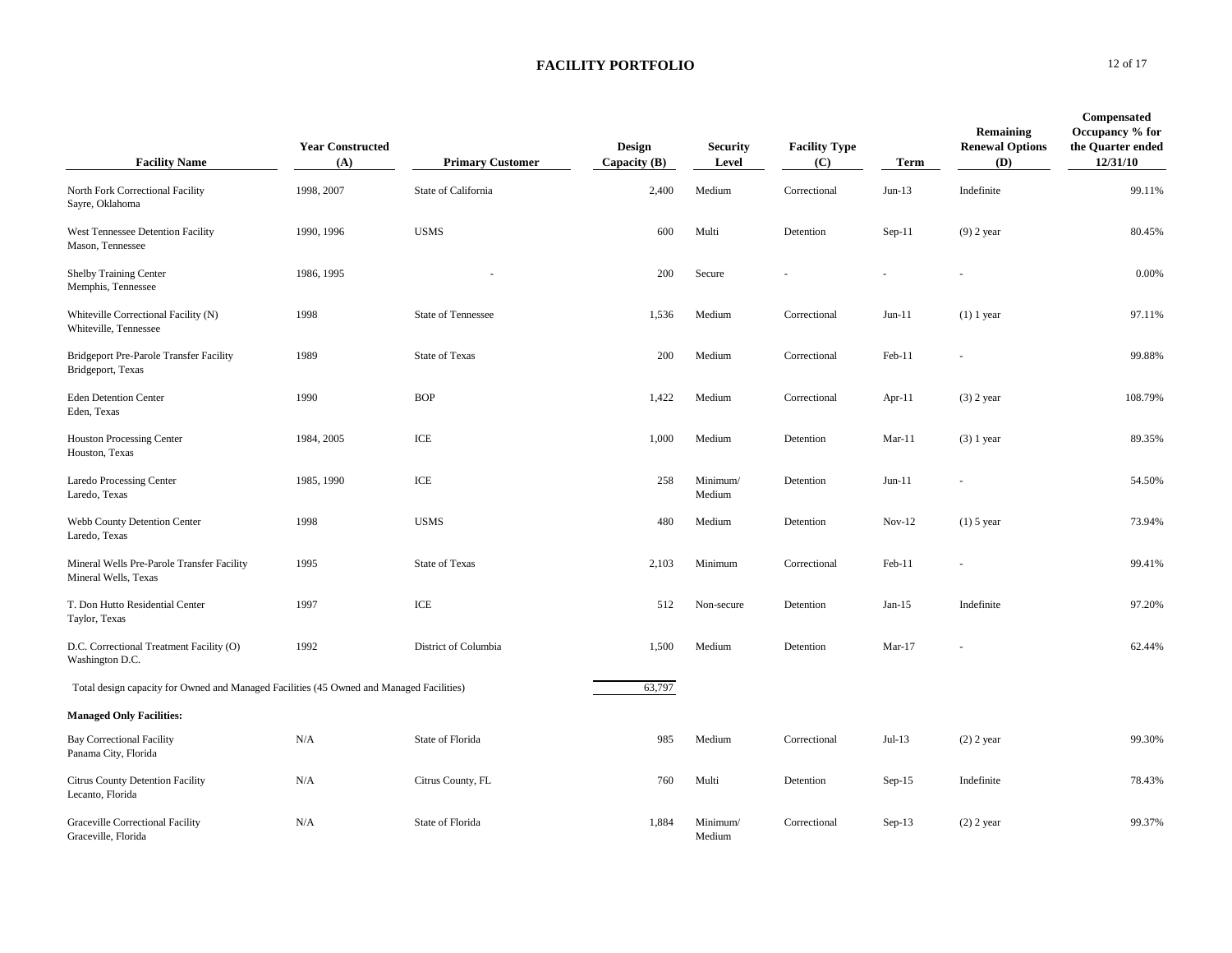| <b>Facility Name</b>                                             | <b>Year Constructed</b><br>(A) | <b>Primary Customer</b>   | Design<br>Capacity $(B)$ | <b>Security</b><br>Level | <b>Facility Type</b><br>(C) | Term      | Remaining<br><b>Renewal Options</b><br>(D) | Compensated<br>Occupancy % for<br>the Quarter ended<br>12/31/10 |
|------------------------------------------------------------------|--------------------------------|---------------------------|--------------------------|--------------------------|-----------------------------|-----------|--------------------------------------------|-----------------------------------------------------------------|
| Lake City Correctional Facility<br>Lake City, Florida            | N/A                            | State of Florida          | 893                      | Secure                   | Correctional                | $Jun-12$  | Indefinite                                 | 99.45%                                                          |
| Moore Haven Correctional Facility<br>Moore Haven, Florida        | N/A                            | State of Florida          | 985                      | Minimum/<br>Medium       | Correctional                | $Jul-13$  | $(2)$ 2 year                               | 99.29%                                                          |
| North Georgia Detention Center<br>Hall County, Georgia           | N/A                            | $\ensuremath{\text{ICE}}$ | 502                      | Medium                   | Detention                   | $Mar-14$  | Indefinite                                 | 74.93%                                                          |
| Idaho Correctional Center<br>Boise, Idaho                        | N/A                            | State of Idaho            | 2,016                    | Multi                    | Correctional                | $Jun-14$  | $(2)$ 2 year                               | 99.25%                                                          |
| Marion County Jail<br>Indianapolis, Indiana                      | N/A                            | Marion County, IN         | 1,030                    | Multi                    | Detention                   | Dec-17    | $(1)$ 10 year                              | 100.68%                                                         |
| Winn Correctional Center<br>Winnfield, Louisiana                 | N/A                            | State of Louisiana        | 1,538                    | Medium/<br>Maximum       | Correctional                | $Jun-20$  |                                            | 95.03%                                                          |
| Delta Correctional Facility<br>Greenwood, Mississippi            | N/A                            | State of Mississippi      | 1,172                    | Minimum/<br>Medium       | Correctional                | $Jul-11$  |                                            | 87.44%                                                          |
| Wilkinson County Correctional Facility<br>Woodville, Mississippi | N/A                            | State of Mississippi      | 1,000                    | Medium                   | Correctional                | $Jun-11$  | $(4)$ 1 year                               | 89.04%                                                          |
| Elizabeth Detention Center<br>Elizabeth, New Jersey              | $\rm N/A$                      | $\ensuremath{\text{ICE}}$ | 300                      | Minimum                  | Detention                   | $Sep-11$  | $(4)$ 3 year                               | 100.00%                                                         |
| <b>Silverdale Facilities</b><br>Chattanooga, Tennessee           | N/A                            | Hamilton County, TN       | 1,046                    | Multi                    | Detention                   | $Dec-10$  |                                            | 86.88%                                                          |
| South Central Correctional Center<br>Clifton, Tennessee          | N/A                            | <b>State of Tennessee</b> | 1,676                    | Medium                   | Correctional                | $Jun-12$  |                                            | 97.24%                                                          |
| Metro-Davidson County Detention Facility<br>Nashville, Tennessee | N/A                            | Davidson County, TN       | 1,092                    | Multi                    | Detention                   | $Jul-14$  |                                            | 101.28%                                                         |
| Hardeman County Correctional Facility<br>Whiteville, Tennessee   | N/A                            | <b>State of Tennessee</b> | 2,016                    | Medium                   | Correctional                | May-12    | $(2)$ 3 year                               | 97.54%                                                          |
| <b>Bartlett State Jail</b><br>Bartlett, Texas                    | N/A                            | <b>State of Texas</b>     | 1,049                    | Minimum/<br>Medium       | Correctional                | Aug- $13$ | $(2)$ 2 year                               | 99.63%                                                          |
| Bradshaw State Jail<br>Henderson, Texas                          | N/A                            | State of Texas            | 1,980                    | Minimum/<br>Medium       | Correctional                | Aug- $13$ | $(2)$ 2 year                               | 99.22%                                                          |
| Dawson State Jail<br>Dallas, Texas                               | N/A                            | <b>State of Texas</b>     | 2,216                    | Minimum/<br>Medium       | Correctional                | Aug- $13$ | $(2)$ 2 year                               | 99.21%                                                          |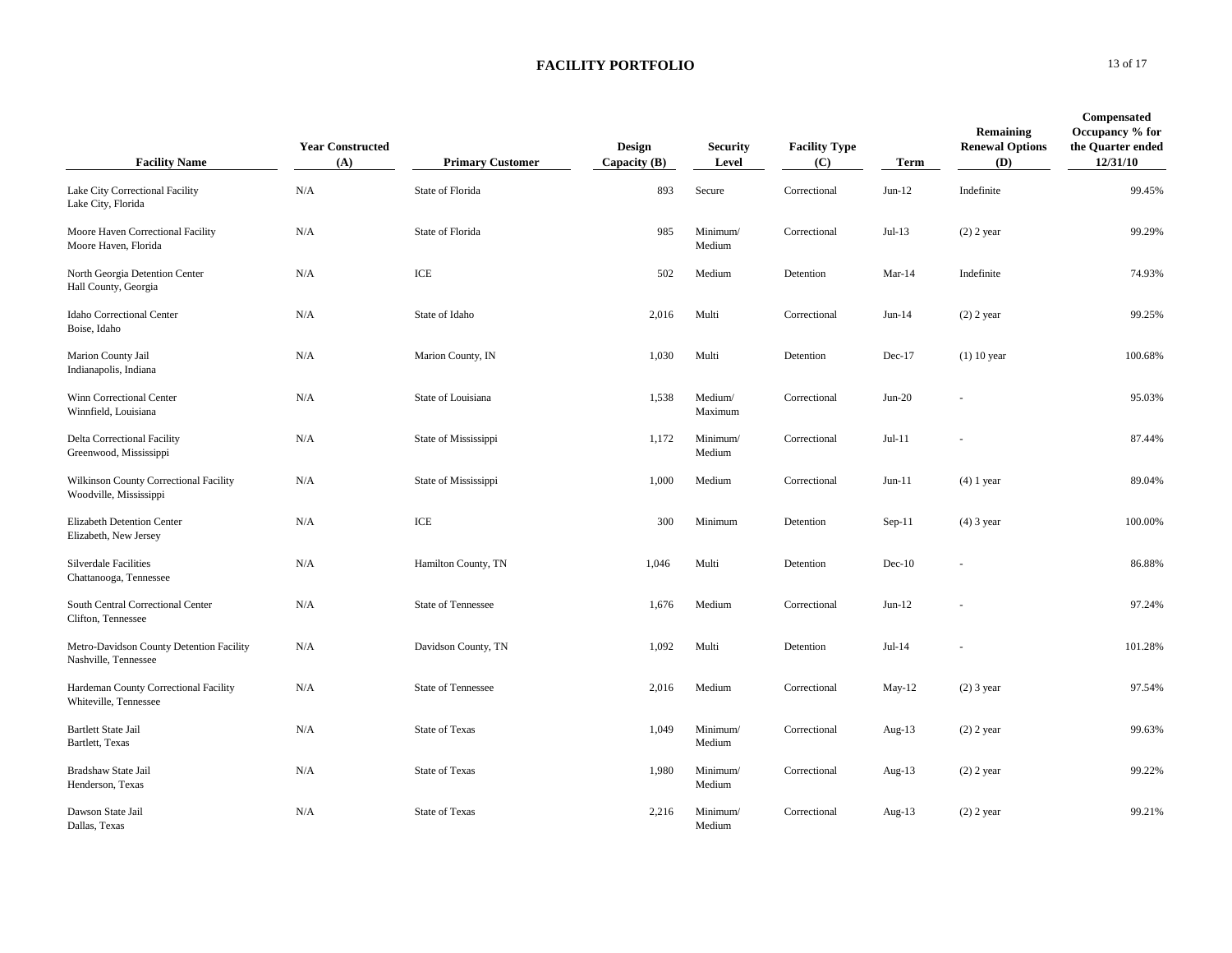| <b>Facility Name</b>                                                           | <b>Year Constructed</b><br>(A) | <b>Primary Customer</b>             | Design<br>Capacity $(B)$        | <b>Security</b><br>Level      | <b>Facility Type</b><br>(C) | Term      | Remaining<br><b>Renewal Options</b><br>(D) | Compensated<br>Occupancy % for<br>the Quarter ended<br>12/31/10 |
|--------------------------------------------------------------------------------|--------------------------------|-------------------------------------|---------------------------------|-------------------------------|-----------------------------|-----------|--------------------------------------------|-----------------------------------------------------------------|
| Lindsey State Jail<br>Jacksboro, Texas                                         | N/A                            | <b>State of Texas</b>               | 1,031                           | Minimum/<br>Medium            | Correctional                | Aug- $13$ | $(2)$ 2 year                               | 99.67%                                                          |
| Willacy State Jail<br>Raymondville, Texas                                      | N/A                            | <b>State of Texas</b>               | 1,069                           | Minimum/<br>Medium            | Correctional                | Aug- $13$ | $(2)$ 2 year                               | 99.93%                                                          |
| Total design capacity for Managed Only Facilities (21 Managed Only Facilities) |                                |                                     | 26,240                          |                               |                             |           |                                            |                                                                 |
| Total design capacity for All Facilities as of December 31, 2010               |                                |                                     | 90,037                          |                               |                             |           |                                            |                                                                 |
| <b>Expansion and Development Projects and Facility Activations:</b>            |                                |                                     |                                 |                               |                             |           |                                            |                                                                 |
| <b>Facility Name</b>                                                           | <b>Estimated</b><br>Completion | <b>Potential Customer(s)</b>        | <b>Design</b><br>Capacity $(B)$ | Project<br><b>Description</b> |                             |           |                                            |                                                                 |
| Jenkins Correctional Center (G)<br>Millen, Georgia                             | First quarter 2012             | State of Georgia                    | 1,124                           | New owned facility            |                             |           |                                            |                                                                 |
| <b>Projected Design Capacity For All Facilities</b>                            |                                |                                     | 91,161                          |                               |                             |           |                                            |                                                                 |
| <b>Leased Facilities:</b>                                                      |                                |                                     |                                 |                               |                             |           |                                            |                                                                 |
| Leo Chesney Correctional Center<br>Live Oak, California                        | 1989                           | <b>Cornell Corrections</b>          | 240                             | Minimum                       | Owned/Leased                | $Sep-15$  | $\sim$                                     | N/A                                                             |
| Community Education Partners (P)<br>Houston, Texas                             | N/A                            | <b>Community Education Partners</b> | $\overline{\phantom{a}}$        | Non-secure                    | Owned/Leased                | $Jun-14$  | $\overline{\phantom{a}}$                   | N/A                                                             |

(A) The year constructed represents the initial completion of the facility's construction, as well as significant additions to the facility that occurred at a later date.

(B) Design capacity measures the number of beds, and accordingly, the number of inmates each facility is designed to accommodate. Facilities housing detainees on a short term basis may exceed the original intended design capacity for sentenced inmates due to the lower level of services required by detainees in custody for a brief period. From time to time, we may evaluate the design capacity of our facilities based on the customers using the facilities, and the ability to reconfigure space with minimal capital outlays. We believe design capacity is an appropriate measure for evaluating prison operations, because the revenue generated by each facility is based on a per diem or monthly rate per inmate housed at the facility paid by the corresponding contracting governmental entity.

(C) We manage numerous facilities that have more than a single function (i.e., housing both long-term sentenced adult prisoners and pre-trial detainees). The primary functional categories into which facility types are identified was determined by the relative size of prisoner populations in a particular facility on December 31, 2010. If, for example, a 1,000-bed facility housed 900 adult prisoners with sentences in excess of one year and 100 pre-trial detainees, the primary functional category to which it would be assigned would be that of correction facilities and not detention facilities. It should be understood that the primary functional category to which multi-user facilities are assigned may change from time to time.

(D) Remaining renewal options represents the number of renewal options, if applicable, and the remaining term of each option renewal.

(E) The facility is subject to a ground lease with the County of San Diego whereby the initial lease term is 18 years from the commencement of the contract, as defined. Upon expiration of the lease in December 2015, owners facility automatically reverts to the County of San Diego.

(F) During the first quarter of 2010, we were notified by the state of Arizona of their decision not to renew the management contracts at the Huerfano County Correctional Center upon its expiration on March 8, 2010 and the Diamondback Correctional Facility upon its expiration on May 1, 2010.

(G) The facility is subject to a purchase option held by the Georgia Department of Corrections, or GDOC, which grants the GDOC the right to purchase the facility for the lesser of the facility's depreciated book value, as defined, or fair market value at any time during the term of the contract between us and the GDOC.

(H) The facility is subject to a deed of conveyance with the city of Wheelwright, KY which includes provisions that would allow assumption of ownership by the city of Wheelwright under the following occurrences: (1) we cea operate the facility for more than two years, (2) our failure to maintain at least one employee for a period of sixty consecutive days, or (3) a conversion to a maximum security facility based upon classification by the Ke Cabinet.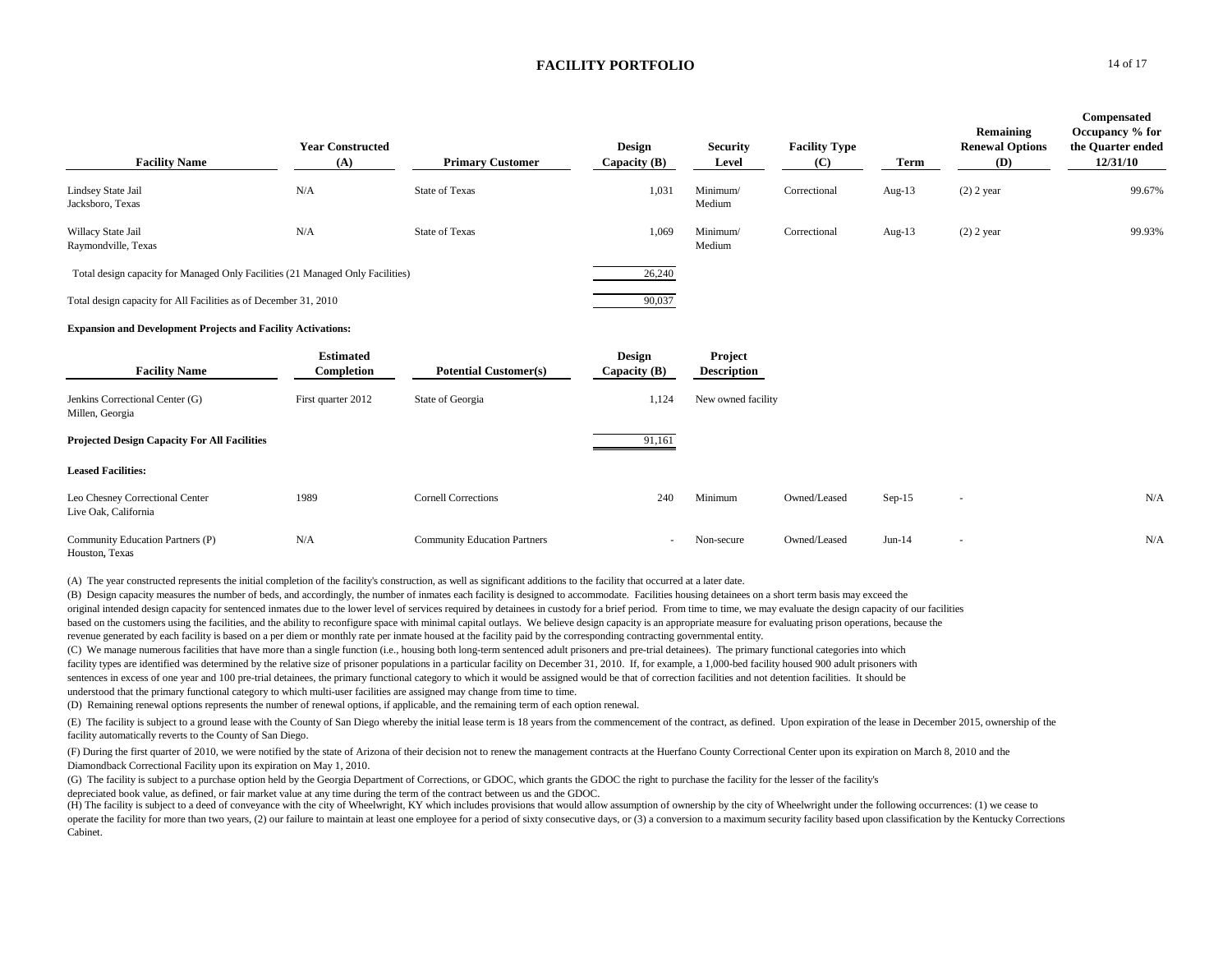|                      |                         |                         |                |                 |                      |      |                        | Compensated       |
|----------------------|-------------------------|-------------------------|----------------|-----------------|----------------------|------|------------------------|-------------------|
|                      |                         |                         |                |                 |                      |      | Remaining              | Occupancy % for   |
|                      | <b>Year Constructed</b> |                         | Design         | <b>Security</b> | <b>Facility Type</b> |      | <b>Renewal Options</b> | the Quarter ended |
| <b>Facility Name</b> | 'А.                     | <b>Primary Customer</b> | Capacity $(B)$ | <b>Level</b>    |                      | Term | (D)                    | 12/31/10          |

(I) During December 2009, we announced our decision to cease operations at our Prairie Correctional Facility on or about February 1, 2010 due to low inmate populations at the facility. During 2009, the Prairie facility hou from the states of Minnesota and Washington. However, due to excess capacity in the states' systems, both states removed the populations held at Prairie.

(J) The facility is subject to a purchase option held by the Tallahatchie County Correctional Authority which grants Tallahatchie County Correctional Authority the right to purchase the facility at

any time during the contract at a price generally equal to the cost of the premises less an allowance for amortization originally over a 20 year period. The amortization period was extended through 2050 in connection with an expansion completed during the fourth quarter of 2007.

(K) The State of Montana has an option to purchase the facility generally at any time during the term of the contract with us at fair market value less the sum of a pre-determined

portion of per-diem payments made to us by the state of Montana.

(L) During December 2008, we were notified by Hamilton County, Ohio of its intent to terminate the lease for the 850-bed Queensgate Correctional Facility. We believe the County elected to terminate the lease effective Janu 2009, due to funding issues experienced by the County.

(M) The facility is subject to a purchase option held by the Oklahoma Department of Corrections, or ODC, which grants the ODC the right to purchase the facility at its fair market value at any time.

(N) The state of Tennessee has the option to purchase the facility in the event of our bankruptcy, or upon an operational breach, as defined, at a price equal to the book value, as defined.

(O) The District of Columbia has the right to purchase the facility at any time during the term of the contract at a price generally equal to the present value of the remaining lease payments for

the premises. Upon expiration of the lease in 2017, ownership of the facility automatically reverts to the District of Columbia.

(P) The alternative educational facility is currently configured to accommodate 900 at-risk juveniles and may be expanded to accommodate a total of 1,400 at-risk juveniles.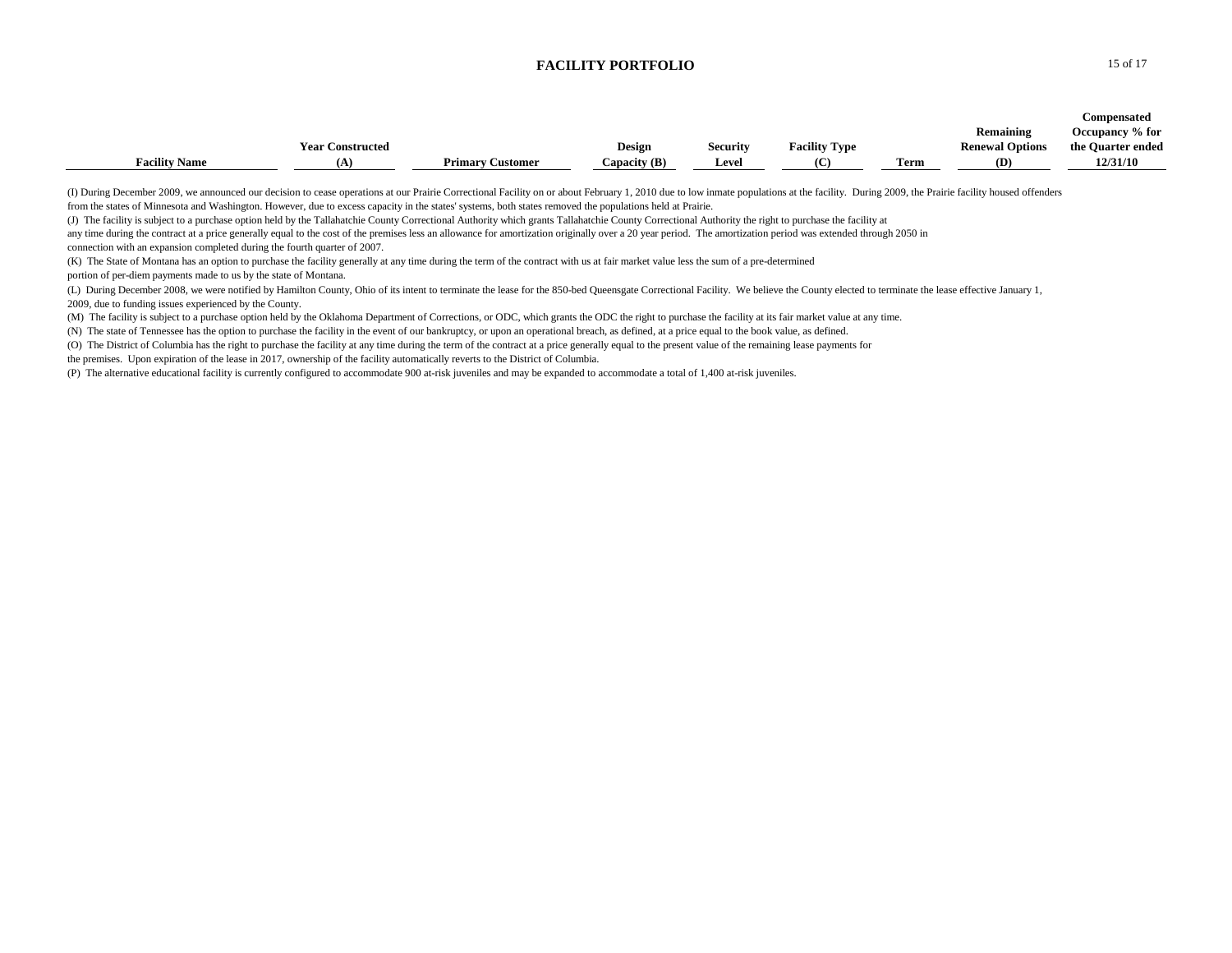## **DIVERSIFICATION OF REVENUE**

(Unaudited and amounts in thousands)

| <b>Customer</b>                                   | <b>Management Revenue For</b><br>the Twelve Months Ended<br><b>December 31, 2010</b> | <b>Percent of Management Revenue</b><br><b>For the Twelve Months Ended</b><br><b>December 31, 2010</b> |  |
|---------------------------------------------------|--------------------------------------------------------------------------------------|--------------------------------------------------------------------------------------------------------|--|
| <b>United States Marshals</b>                     | \$<br>271,596                                                                        | 16.28%                                                                                                 |  |
| <b>Bureau of Prisons</b>                          | 249,620                                                                              | 14.96%                                                                                                 |  |
| California                                        | 214,042                                                                              | 12.83%                                                                                                 |  |
| United States Immigration and Customs Enforcement | 196,584                                                                              | 11.78%                                                                                                 |  |
| Texas                                             | 93,399                                                                               | 5.60%                                                                                                  |  |
| Tennessee                                         | 81,066                                                                               | 4.86%                                                                                                  |  |
| Colorado                                          | 75,890                                                                               | 4.55%                                                                                                  |  |
| Georgia                                           | 71,104                                                                               | 4.26%                                                                                                  |  |
| Florida                                           | 51,023                                                                               | 3.06%                                                                                                  |  |
| Hawaii                                            | 43,864                                                                               | 2.63%                                                                                                  |  |
|                                                   | 1,348,188                                                                            | 80.81%                                                                                                 |  |
| <b>Total Management Revenue</b>                   | 1,668,279                                                                            | 100.00%                                                                                                |  |